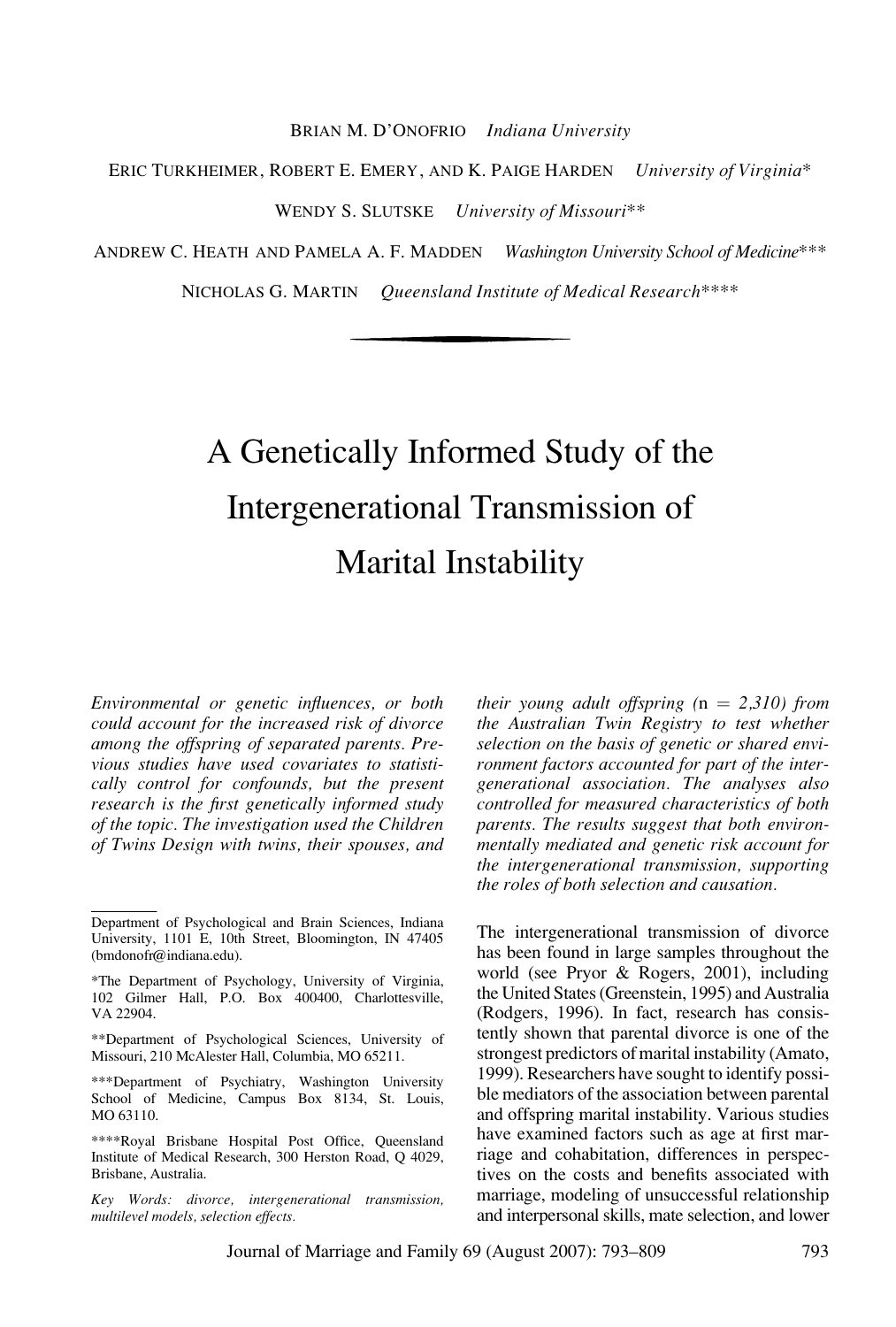commitment to marriage in the offspring of divorced parents (review in Fine & Harvey, 2006). Despite their unique foci, all these efforts share one general assumption: Parental divorce increases the risk for offspring marital instability through some causal mechanisms (e.g., Amato, 2000). We refer to this view as the causal assumption.

It is possible, however, that the statistical relation between parental and offspring marital instability is not causal. Selection factors that lead to marital instability in both generations may be responsible for the association (Amato, 2000; Emery, 1999). Figure 1 presents a graphical representation of two of the main classes of confounds when studying intergenerational associations. First, common environmental factors may account for a statistical relation between a parental and an offspring characteristic. For example, couples living in poverty are more likely to separate, and socioeconomic status could be a third variable that explains the intergenerational association. Statistical procedures can control for possible environmental selection factors, such as socioeconomic status (reviews in Amato, 2000; Emery), but such analyses cannot control for environmental factors that have not been measured or have been measured inaccurately. Further, no study has included in-depth assessments of characteristics and psychopathology in both parents. This is a major limitation, given that parental psychopathology is associated with changes in family functioning, and the transmission of psychopathology could account for some of the intergenerational transmission of divorce. Studies of the consequences of divorce that have included measures of maternal psychopathology have underscored the important role of selection factors (Capaldi & Patterson, 1991; Emery, Waldron, Kitzmann, & Aaron, 1999). Therefore, exploring the risks for offspring relationship instability associated with the psychopathology and demographic characteristics of both parents will provide a more complete understanding of the processes responsible for the transmission of relationship instability.

Second, genetic risks might also account for the association between parent and offspring marital instability, an example of passive geneenvironment correlation (Scarr & McCartney, 1983). Passive gene-environment correlation occurs when genetic factors that influence parental characteristics are passed down to the offspring and confer risk to the children. In the most extreme case of genetic confounds, the association between the familial risk factor and offspring adjustment is fully accounted for by shared genetic liability in both generations, rendering the parental variable a marker for genetic selection rather than environmental causation. Because twin studies have shown that genetic factors influence divorce (D'Onofrio et al., 2005,



FIGURE 1. ENVIRONMENTAL AND GENETIC CONFOUNDS TO INTERGENERATIONAL RELATIONS.

Note: Reciprocal effects are not considered in the current model. The direct path between the parental and the child trait is referred to as the quasicausal effect because it is consistent with a causal association but does not prove causality.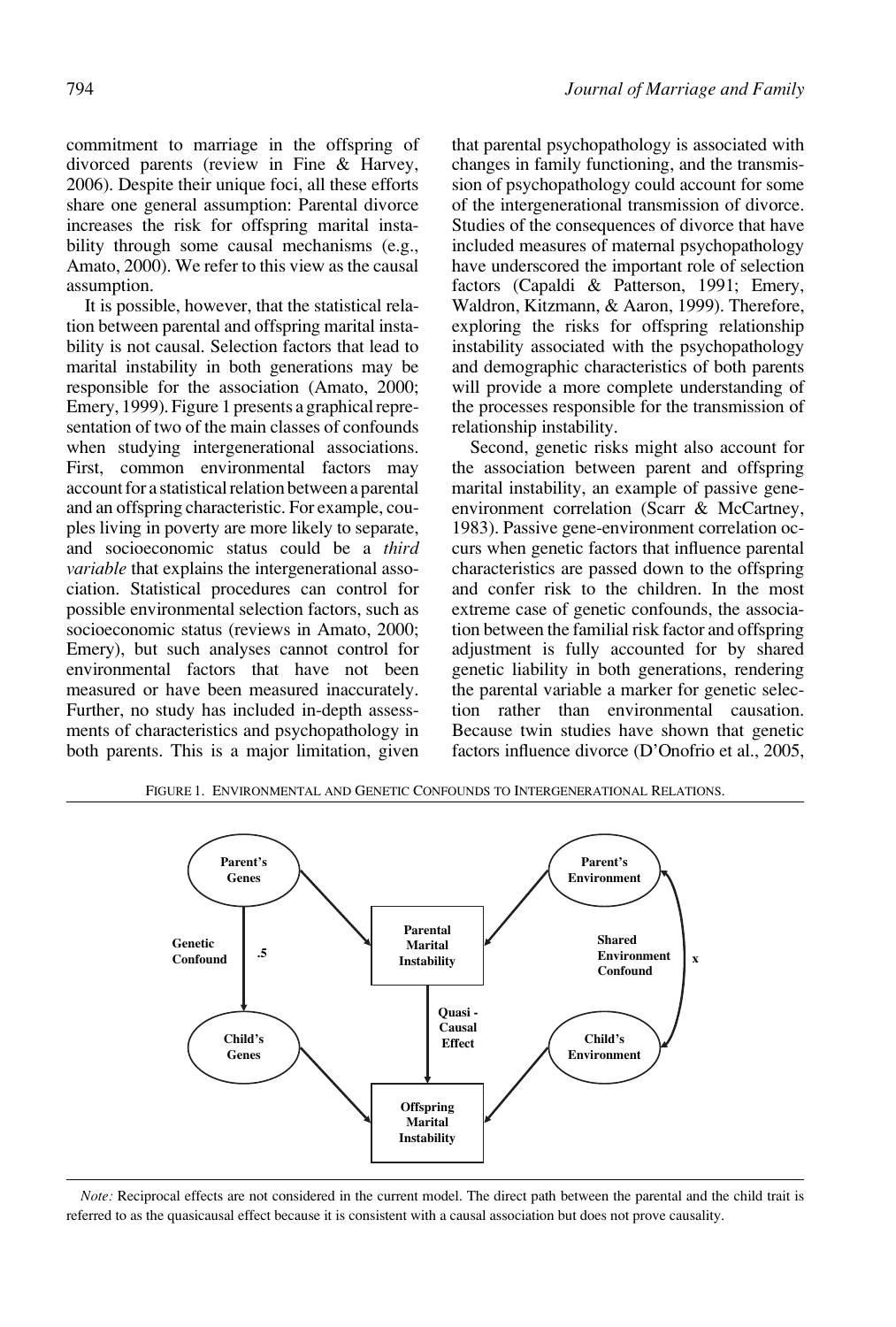in press; McGue  $&$  Lykken, 1992), there is a possibility that genetic factors may confound the intergenerational transmission of divorce. Therefore, exploring the possible role of genetic confounds is a critical research endeavor in exploring family risk factors, such as parental divorce.

Although genes do not code for divorce, genetic factors may influence intermediate characteristics, referred to as endophenotypes (Gottesman & Gould, 2003), that increase the probability of divorce. For example, personality characteristics, such as neuroticism (Karney & Bradbury, 1995) or antisocial behavior (Emery, 1999), are associated with increased risk for divorce. Behavior genetic studies have consistently demonstrated that genetic factors account for variation in such traits (reviews in Bouchard & Loehlin, 2001; Rhee & Waldman, 2002), and a twin study illustrated that personality characteristics account for a portion of the genetic variation in divorce (Jockin, McGue, & Lykken, 1996). In light of the genetic influences on divorce, Judith Harris has claimed, "Heredity ... makes the children of divorce more likely to fail in their own marriages. Parental divorce has no lasting effects on the way children behave when they are not at home'' (Begley, 1998).

We are considerably more cautious, however, in drawing conclusions about the role of genetic factors explaining offspring adjustment problems associated with parental divorce. Recent behavior genetic studies have found that genetic factors play a smaller role in divorce than originally estimated (review in D'Onofrio et al., 2005). Furthermore, the source of a risk factor can be separate from the mechanisms through which a risk factor influences an offspring's adjustment (Rutter, Silberg, & Simonoff, 1993). A risk factor, such as divorce, could have an environmental effect (the risk mechanism) on children regardless of whether genetic or environmental factors account for variation in divorce (the source of the risk). Behavior genetic studies showing that genetic factors account for variability in divorce raise the possibility that genetic factors account for the relations between parental divorce and offspring adjustment, but this evidence does not substantiate the role. To our knowledge, no investigation has yet explored the possibility that genetic factors confound the intergenerational transmission of marital instability.

Because studies of the intergenerational transmission of divorce obviously cannot use experimental designs, research must use methodologies that disentangle risk factors that typically go together, especially genetic and environmental processes (Rutter, Pickles, Murray, & Eaves, 2001). The need to incorporate behavior genetic designs in studies of risk factors and intergenerational transmission has been echoed by family researchers (Booth, Carver, & Granger, 2000) and developmental psychologists (Collins, Maccoby, Steinberg, Hetherington, & Bornstein, 2000). Many genetically informative designs can be used to explore environmental risk processes (review in Rutter et al., 2001). The current analyses used the Children of Twins Design, an approach that utilizes comparison groups that differ in their genetic and environmental risks associated with parental characteristics, such as divorce (D'Onofrio et al., 2003, 2005; Gottesman & Bertelsen, 1989; Heath, Kendler, Eaves, & Markell, 1985).

# The Children of Twins Design

Most studies of the intergenerational transmission of marital instability have calculated the difference between offspring from intact and divorced homes, referred to as the divorce effect, by comparing offspring whose parents are divorced to unrelated offspring from intact families. Statistical controls often are used to help account for the differences between the unrelated families, but it is impossible to measure all potential selection factors. In the Children of Twins Design, offspring of adult twins who are discordant for divorce (one cotwin has divorced and the other has not) are compared. That is, offspring from divorced families are compared to their cousins who did not experience the separation of their parents, a within – twin family comparison (see Rodgers, Cleveland, van den Oord, & Rowe, 2000, for an explanation of the advantages of making comparisons at multiple levels of analysis). The comparison of cousins differentially exposed to parental divorce controls for measured and unmeasured risk factors that all offspring in an extended family share.

Offspring of identical twins represent a unique comparison group. Because identical (monozygotic) twins share 100% of their genetic makeup, the children of each twin are genetically related to their twin parent and their aunt/uncle similarly (i.e., the offspring share 50% of their genetic makeup with their twin parent and their parent's cotwin). The comparison of offspring of discordant identical twins, therefore, contrasts cousins who share the same degree of genetic risk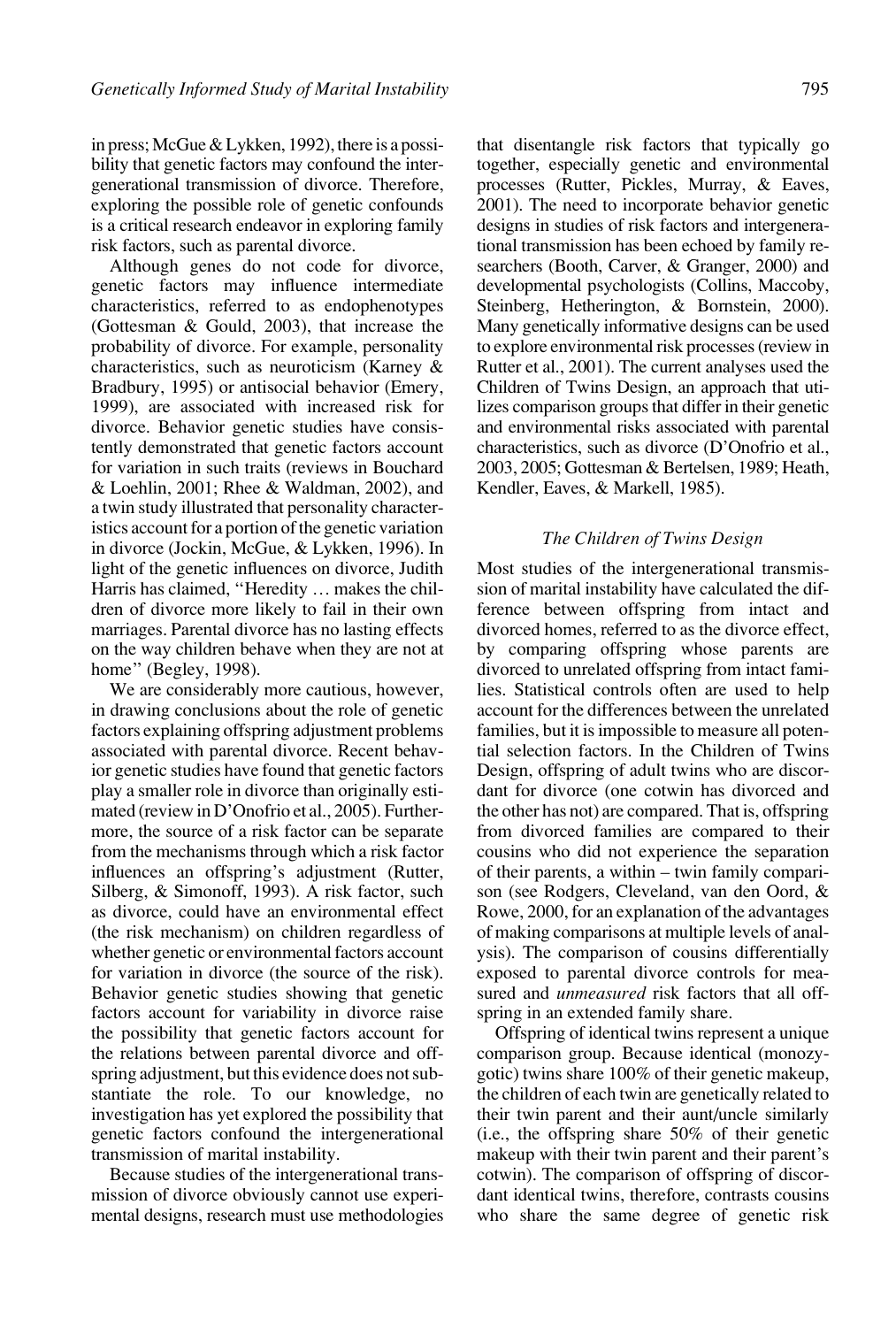associated with divorce from their twin parents. As a result, the divorce effect using children from identical twin pairs discordant for divorce is free from genetic confounds associated with divorce in the twin parents. Another important and often unrecognized advantage of the Children of Twins Design is that it controls for environmental (measured and unmeasured) factors in the twin family that make the twins similar because twins share their family environment as well as their genes. If the divorce effect in discordant identical families is lower than the divorce effect using unrelated comparisons, this suggests that selection factors, either genetic or shared environmental confounds, account for part of the intergenerational transmission. See D'Onofrio et al. (2005) for a graphical representation of the logic underlying the approach.

The Children of Twins Design can also help to separate common environmental and genetic processes by comparing the offspring of identical and fraternal (dizygotic) twins discordant for divorce. Offspring of identical twins are genetically related to each other as half siblings (they share approximately 25% of their genes), whereas offspring of fraternal twins are genetically related as cousins (sharing roughly 12.5% of their genes). Because genetic influences are controlled more fully in the offspring of identical twins, a larger within – twin family divorce effect (the comparison of offspring in intact and divorced households) in fraternal twin families than identical twin families suggests that genetic factors are partly responsible for the association. A lower divorce effect in offspring of identical twins than fraternal twins would suggest that the selection factor would be correlated with genetic risk. If there is no difference in the within – twin family divorce effects between identical and fraternal families, shared environmental factors would be most salient because the salient confounds would not correlate with genetic risk associated with divorce.

In summary, the Children of Twins Design is able to partition an intergenerational association into three processes. First, the difference among offspring of discordant identical twins provides an estimate of the processes specifically related to divorce within a nuclear family (consistent with a causal connection). Second, small divorce effects in identical and fraternal twin families imply that environmental factors that influence both generations account for the intergenerational transmission (supporting selection effects). Third, a small divorce effect in offspring of identical twins discordant for divorce but a larger divorce estimate in fraternal twin families suggests a shared genetic pathway is responsible for the increased divorce risk in the offspring (also supporting selection effects).

A qualification is in order. The design offers many advantages over solely relying on statistical controls to account for possible confounds, but it does not control for every possible environmental and genetic factor. The approach does not control for environmental factors that only influence one twin and their offspring (D'Onofrio et al., 2003). The influence of the spouse of the twins also is not accounted for in the design (Eaves, Silberg, & Maes, 2005). The Children of Twins Design further assumes that there is no assortative mating (Heath et al., 1985), the tendency for individuals to marry individuals who are similar to them. The assumption can limit the ability of the design to differentiate between environmental and genetic risk processes (see Discussion). Given these limitations, including measures of nonshared environments and characteristics of the nontwin parents in an attempt to account for these potential confounds and assumptions can provide a more stringent test of the causal processes that account for the intergenerational transmission (D'Onofrio et al., 2005; Rutter et al., 2001).

The current article sought to test whether the intergenerational transmission of divorce is robust to the use of a quasiexperimental approach of controlling for possible confounds, as well as the use of measured covariates. The present analyses, using a sample of adult twins, their spouses, and their offspring from Australia, included detailed measures of possible selection factors in both parents to provide a more precise examination of selection effects. The inclusion of the measured characteristics, particularly assessments of psychopathology in both parents, represents a major advance over many of the existent studies of the intergenerational transmission of divorce that have only included measures of mothers as possible selection factors. The analyses would support an environmentally mediated causal influence of parental marital instability on offspring instability if the statistical relation between parents on offspring remained when comparing offspring of identical twins discordant for divorce (a within – twin family comparison that accounts for unmeasured environmental and genetic factors) and the use of statistical covariates from both parents to account for possible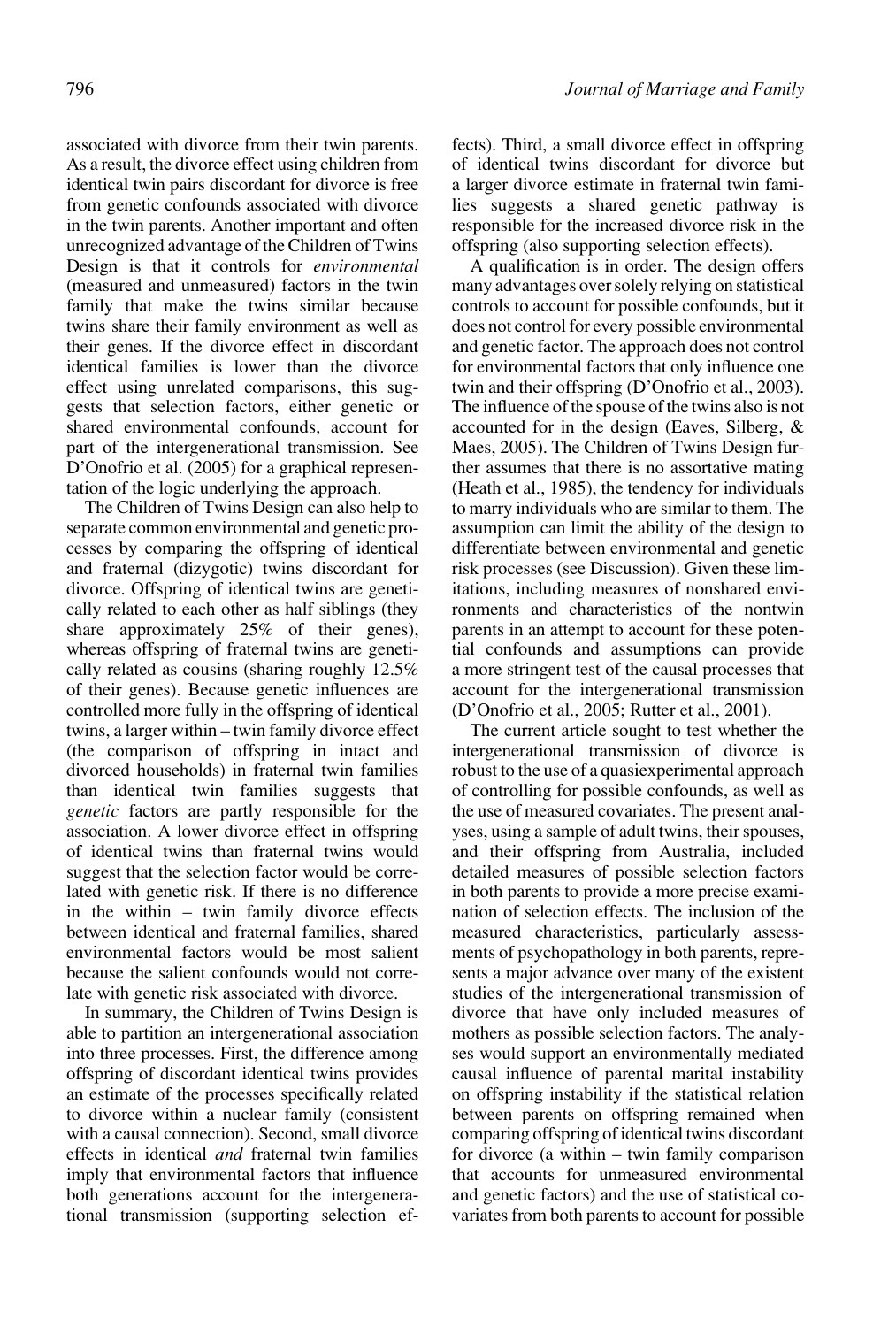confounds. If the relation between parents and offspring was reduced by the use of the genetically informed design or the covariates, characteristics of parents or their families correlated with parental divorce would partially or fully explain the intergenerational transmission. Previous analyses of the Australia data set have found that most measures of offspring adjustment related to parental divorce, such as drug, alcohol, behavior, internalizing, and adjustment problems (D'Onofrio et al., 2005), are not the consequences of genetic or environmental confounds, in as much as the design can control for these selection factors. In contrast, the association between parental divorce and cohabitation, a well-known risk factor for later relationship instability, was completely accounted for by selection factors (D'Onofrio et al., 2006). A large Children of Twins study in the United States also suggests that parental divorce may not cause increased depressive symptoms; rather, shared genetic liability in the parents and offspring may account for the association (D'Onofrio et al., in press). These findings underscore the importance of studying the intergenerational transmission of marital instability in a quasiexperimental design.

#### **METHOD**

#### Samples

Adult twins for the current analyses were drawn from the Australian National Twin Register. The twins in the current cohort were first assessed in 1980 with a self-report survey ( $n = 8,183$ ) individual twins, 69% response rate; Jardine & Martin, 1984). In 1988, the twins were assessed again with a mailed questionnaire ( $n = 6,327$ individuals, 83% response rate; Heath & Martin, 1994). Relatives of the twins  $(n =$ 14,421), including 3,318 spouses, were also assessed with a similar questionnaire (Lake, Eaves, Maes, Heath, & Martin, 2000). Finally, the twins and their spouses (86% response rate) were assessed via telephone beginning in 1992 with a semistructured diagnostic interview (Heath et al., 1997). The study included 5,889 individuals from the twin pairs and 3,844 of their spouses. The sample is primarily White, consistent with the demographics of Australia. Tests for self-selection biases in the longitudinal sample have found few detectable differences in terms of risk for abnormal behavior (Heath et al., 1997).

The Children of Twins study was designed to examine the intergenerational transmission of psychopathology and risk associated with divorce. Offspring of adult twins were selected from a control group and three at-risk subgroups: (a) twins with a history of alcohol dependence or conduct disorder, or both, (b) twins with a history of depression, and (c) twins with a history of divorce. The adult twins were required to consent for the researchers to contact their children, and the offspring also had to agree to participate. Approximately 85% ( $n = 1,409$ ) of the targeted adult twins completed the screening, and 82%  $(n = 2,554)$  of the possible offspring completed the telephone interview. The offspring ranged from 14 to 39 years old  $(M = 25.1$  years), and 51% were female. Offspring over the age of 18 years old  $(n = 2,334)$  were included in the current analyses. More details about the adult and offspring samples are found elsewhere (D'Onofrio et al., 2005).

## Measures

Characteristics of twins and their spouses. A lifetime history of the adult twins' living arrangements was included in 1988 questionnaire, and all assessments included items on current marital status and duration of the current status. On the basis of these items, a lifetime history of divorce and marital separation (including separation from a cohabiting relationship longer than 6 months) was calculated for each twin. Living together as though married for 6 months or more is considered common law marriage in Australia; thus, we refer to the relationships as marriages. Twin analyses indicated that additive genetic factors accounted for 15% (95% CI =  $5% - 19%$ ) of the variation in marital instability (D'Onofrio et al., 2005). Nonshared environmental factors, environmental influences that make siblings and twins different, accounted for most of the variance  $(85\%, 81\% - 90\%)$ , with a minimal role of environmental factors that equally influenced both twins  $(0\%, 0\% - 7\%)$ .

The twins and their spouses each completed the Semi-Structured Assessment for the Genetics of Alcoholism (Bucholz et al., 1994) as part of the 1992 study. The semistructured interview, developed on the basis of previously validated psychiatric research interviews, has demonstrated moderate to high reliability (Bucholz et al., 1994), especially in Australia (Slutske et al., 1998). The interview assessed various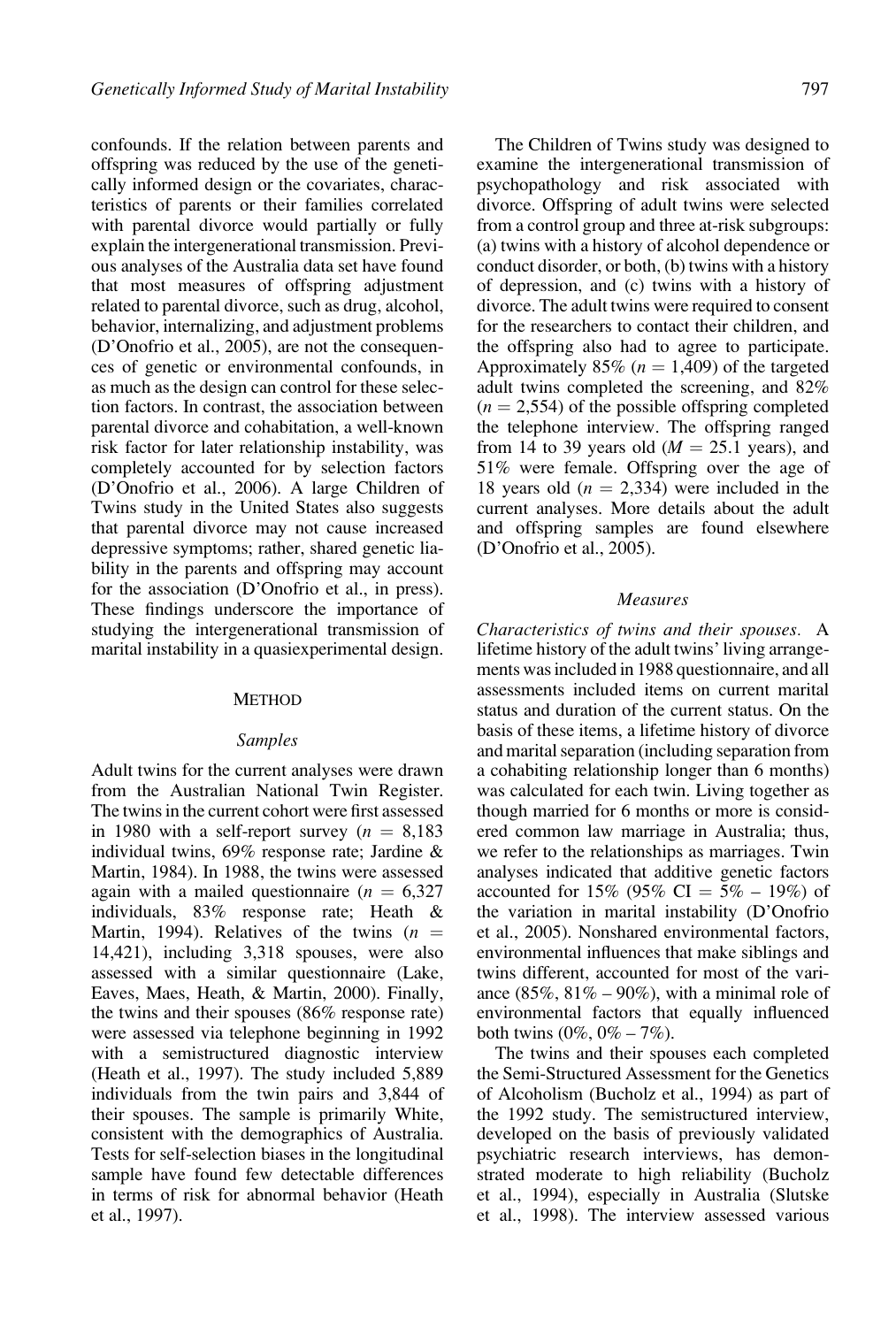characteristics of the adult twins and their spouses that have been shown to increase the risk of relationship instability (e.g., Fine & Harvey, 2006). These parental characteristics were included in analyses as measured covariates. Each parent's age at the birth of their first child was calculated using the twins' and their spouses' reports of all their children's dates of birth. Church attendance was measured on a five-point Likert scale ranging from never to more than once a week. Highest level of education was measured on a sevenpoint Likert scale ranging from less than 7 years' schooling to university postgraduate training. Parental psychopathology was measured with the number of lifetime symptoms of DSM-III-R diagnoses for conduct disorder, alcohol abuse, and major depression; lifetime history of ever using an illegal drug; and lifetime history of suicidality as measured on a fivepoint Likert scale ranging from no thoughts or plans of suicide to a previous serious suicide attempt (Statham et al., 1998). Spousal information was only included in the analyses if the spouse was the biological parent of all the offspring in the current study. The twin and spousal information was converted to maternal and paternal variables.

# Offspring Relational Instability

The offspring also completed the Semi-Structured Assessment for the Genetics of Alcoholism, which included a number of items assessing current marital status and history of cohabitation. On the basis of these variables, a lifetime history of relationship instability was calculated. Similar to the adult twins, relationship instability included individuals who had divorced, separated, had more than one marriage (excluding widowers), or had ended a cohabiting relationship (defined as living with someone for over 6 months).

#### Sample Propensity Weights

As described above, the sample of twins for whom offspring data are available (the Children of Twins sample) was selected from a larger, volunteer twin sample (the 1992 study). To avoid bias in parameter estimates and standard errors introduced by sample selection, we constructed a set of sample propensity weights for the twin data using the procedure outlined in Heath, Madden, and Martin (1998). First, we identified predictors of whether one or both twins from a pair from the larger sample participated in the Children of Twins sample. Predictors of pairwise participation in the subsample were examined because selection occurred at the twin-pair level. Propensity weights were then constructed using the inverse probability of a pair participating in the Children of Twins sample. The ability of these propensity weights to remove bias introduced by sample selection and nonrandom attrition was tested by comparing the weighted and unweighted distributions for demographic and psychiatric traits in the subsample and the 1992 sample of the adult twins (results available upon request; Harden et al., 2007). The lifetime risk of separation and multilevel linear models described below were estimated using the sample propensity weights to approximate populationbased parameters and to avoid bias in standard errors.

#### RESULTS

The Children of Twins Design is a three-level design (Nance & Corey, 1976). The 2,334 offspring were nested into 1,224 nuclear families, which were nested in 836 twin families. Divorce status was missing for one twin in 14 of the families, influencing 24 offspring in the study. These incomplete data, however, were not associated with offspring relationship instability (odds ratios  $[OR] = 0.89, p = .90$  or parental divorce status  $(OR = 0.81, p = .66)$ . As a result, the data were considered missing at random, and these twin families and offspring were removed from the analyses, leaving 2,310 offspring in the analyses.

Our approach to analyzing the adult twin and Children of Twins data involved several steps. First, survival analyses were conducted, ignoring the clustered nature of the data, to estimate the risk of marital separation for offspring in intact and divorced families. Second, the risk of relationship instability was calculated separately for offspring from twin families who were discordant for divorce, which provides a comparison of cousins differentially exposed to parental divorce. Third, the offspring of discordant twins were compared separately by zygosity status. The comparison of offspring of identical twins controls for genetic risk associated with parental divorce from the twin parents. Thus, the comparison of cousins from identical twin families provides a more stringent test of causality,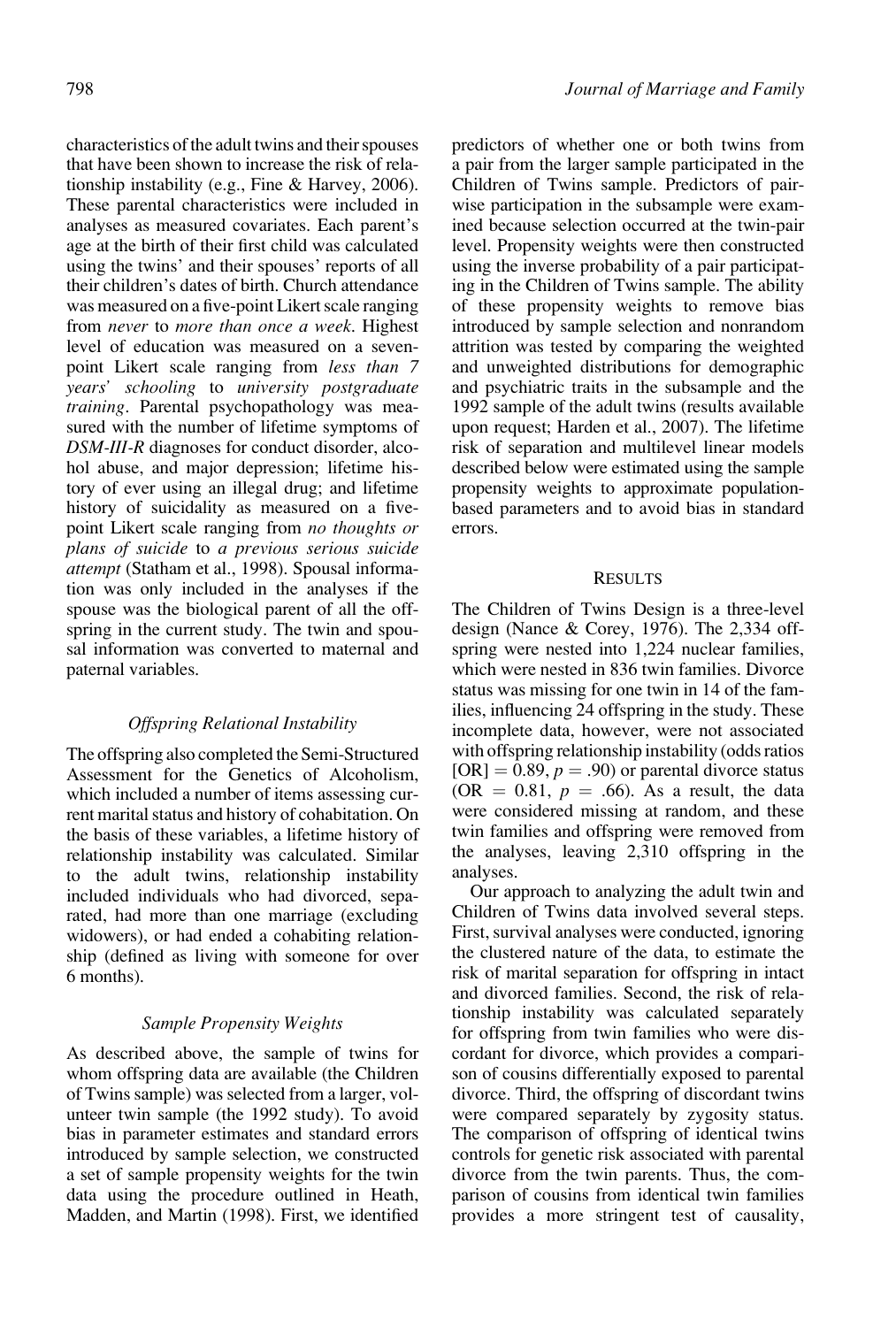although it does not account for every possible confound. No significance testing was done at this stage because the estimates of risk are purely descriptive. Formal significance testing was completed using models that could both address the nonindependence of the observations and include the sample weights. Fourth, associations between measured parental characteristics and offspring relational instability were estimated to identify covariates that would be included in subsequent genetically informed models. Finally, multilevel models were used to incorporate the measured characteristics of the parents and the quasiexperimental approach available in the Children of Twins Design, as outlined in the introduction. The multilevel models used in the current project are regression-based analyses that could account for the nonindependence of the observations in the sample (e.g., multiple offspring per nuclear family were included, which were nested under twin families). The multilevel models estimated the magnitude of the intergenerational transmission comparing unrelated individuals, offspring of all twins who were discordant for divorce, and offspring of identical twin families who were discordant for divorce. The multilevel models also allowed measured covariates to be included and weighted the analyses accordingly. Each model is explained in detail below.

# Association Between Parental and Offspring Relationship Instability Using Different Comparisons

Survival analyses were used to explore the intergenerational association of marital instability because of the right-censored nature of the offspring data (all the offspring have not lived through the risk period for the outcome). These analyses, ignoring the nested nature of the data, were conducted to provide initial estimates of the intergenerational association. The offspring who experienced a divorce and separation were initially compared to individuals in the entire sample, regardless of whether they had ever entered into a cohabiting or married relationship. The analyses were also conducted on a restricted subset of the data that only included offspring who had ever been in a relationship to determine whether earlier initiation of intimate relationships accounted for the higher rate of separation in the offspring from divorced families, but the results did not change (results available upon request).

For the entire sample, 10.3% (237/2,310) of the offspring had ever separated or divorced. The weighted percentage, which was based on the propensity sampling weights, was 10.1%. The risk for marital instability, controlling for the gender of offspring, was estimated using Cox Regression Models (Allison, 1995) at the age of 32, the last age at which comparisons could be made across all subgroups. The weighted estimated risk of separating, a Kaplan-Meier nonparametric estimate, was 18.1%. Table 1 presents the risk for relationship instability, including the raw percentages, the weighted percentages, and the Kaplan-Meier estimates, using multiple comparisons. Using the entire sample, offspring from intact families had a lower risk of separating (16.0%) than offspring from divorced homes (25.2%). The results replicate the established finding that offspring from divorced families have higher rates of marital instability.

Instead of comparing offspring from unrelated families, the comparison of twins discordant for divorce contrasted cousins (one set of cousins experienced the separation of their parents but the other cousins did not), which provides a stronger test of causality because cousins share traits that could confound the intergenerational transmission. If parental divorce caused offspring

Table 1. Risk for Relationship Instability in Offspring Using Multiple Comparison Groups

| <b>Family Structure</b>            | Raw<br>$\%$ | Weighted<br>% | Weighted<br>Estimated<br>Risk | $\boldsymbol{n}$ |
|------------------------------------|-------------|---------------|-------------------------------|------------------|
| Entire sample                      |             |               |                               |                  |
| Parents married                    | 9.2         | 8.8           | 16.0                          | 1,749            |
| Parents divorced                   | 13.6        | 14.5          | 25.2                          | 561              |
| Discordant twin families           |             |               |                               |                  |
| Parents married                    | 10.3        | 8.7           | 15.5                          | 464              |
| Parents divorced                   | 12.3        | 12.6          | 22.9                          | 382              |
| Discordant fraternal twin families |             |               |                               |                  |
| Parents married                    | 10.8        | 9.1           | 16.9                          | 240              |
| Parents divorced                   | 9.1         | 12.2.         | 24.1                          | 176              |
| Discordant identical twin families |             |               |                               |                  |
| Parents married                    | 9.8         | 8.3           | 17.1                          | 224              |
| Parents divorced                   | 15.1        | 12.1          | 22.0                          | 206              |

Note: Weighted estimates were based on analyses using the propensity sampling weights. Estimated risks are based on Kaplan-Meier nonparametric survival analyses at the age of 32, controlling for the gender of the offspring.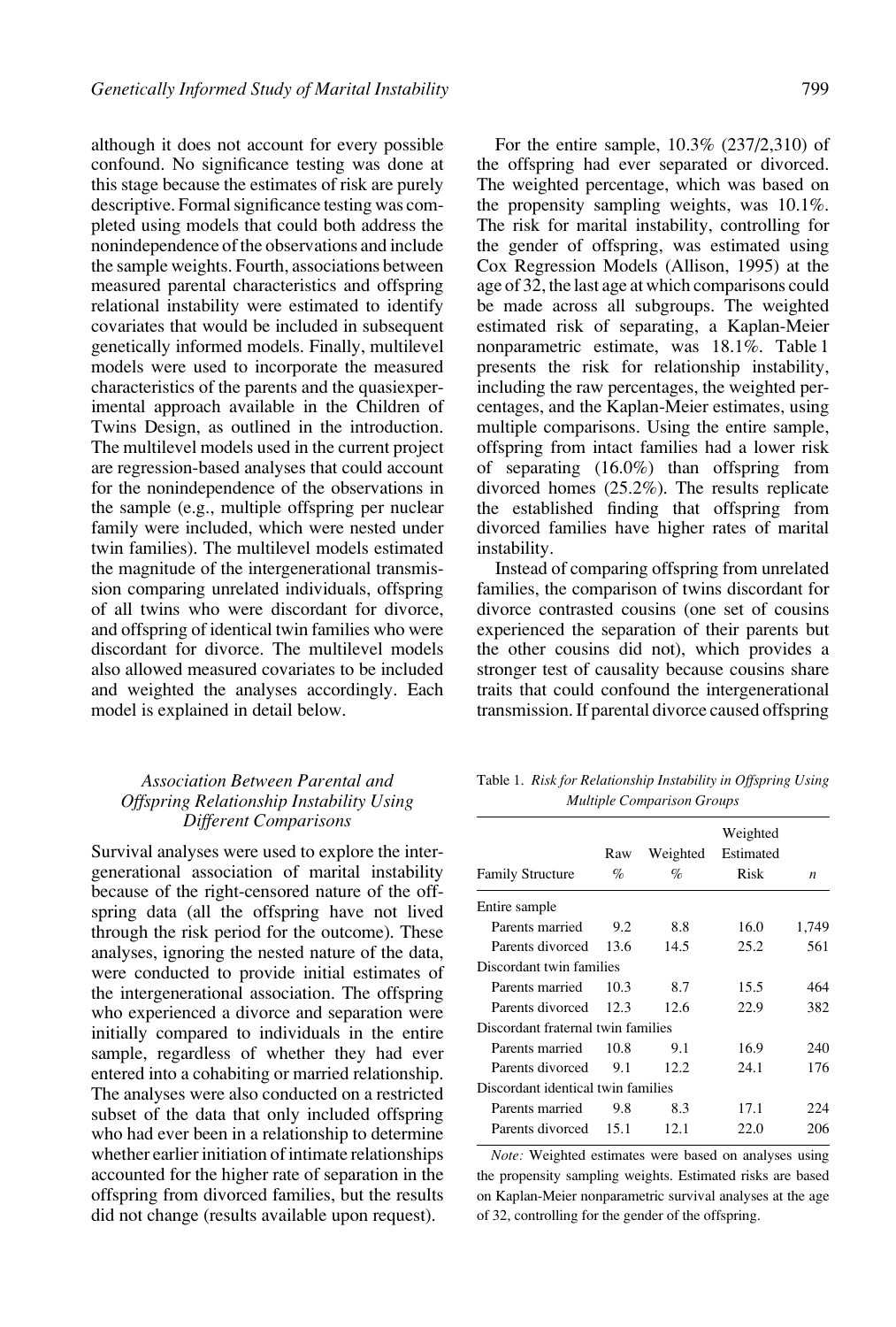marital instability, the relation would be present at all levels of analysis (e.g., Rodgers et al., 2000). Offspring from the intact twin families had less risk of separating (15.5%) than their cousins from divorced households (22.9%), a difference that is similar in magnitude to the comparison of unrelated individuals, although perhaps a bit smaller.

The prevalence and risk for offspring relationship instability were calculated separately for offspring of identical and fraternal twins discordant for divorce. Comparison of the risks among the groups provides an initial assessment of the processes responsible for the intergenerational association between parental and offspring marital instability (for an explanation of the rationale see D'Onofrio et al., 2003; Gottesman & Bertelsen, 1989). A comparison of the offspring of identical twins discordant for divorce provides the strongest evidence of whether selection factors are responsible for the intergenerational relation. Offspring of identical twins who are discordant for divorce receive the same genetic risk associated with divorce from the twins and shared environmental experiences that make the adult twins similar. Therefore, differences between these two groups suggest that factors within twin families associated with divorce account for the association, consistent with the theory that divorce causes the difference between offspring in intact and divorced homes. In contrast, if the magnitude of the difference in the offspring of the discordant identical twins is less than the comparison of unrelated offspring, the pattern suggests that selection factors are responsible for part of the intergenerational association. A comparison of offspring of fraternal twins discordant for divorce provides a similar test, except these offspring differ from the children of identical twins with respect to genetic risk associated with divorce from the twin parents. Therefore, genetic factors are implicated if the divorce effect in the offspring of fraternal twin families is larger than in the offspring of identical twins discordant for divorce. If the magnitude of the divorce effect is equivalent in each type of twin family and lower than the divorce effect estimated using unrelated offspring, common environmental factors are implicated as selection factors.

Children of identical cotwins whose parents remained married had a 17.1% risk for divorce, whereas children of identical cotwins whose parents divorced had a 22.0% risk for divorce. The offspring of discordant identical twin pairs differed in their risk for divorce, consistent with the hypothesis that the intergenerational association is causal, although the difference is again somewhat smaller than was found in the comparison of unrelated individuals. The difference in risk in the offspring of fraternal twins discordant for divorce  $(16.9\% \text{ vs. } 24.1\%)$  appears to be larger than the difference in the offspring of identical twins discordant for divorce. The pattern of results suggests that risk factors specifically associated with parental divorce influence offspring risk for marital instability (the difference in marital stability when comparing offspring of identical twins discordant for divorce). Genetic factors may partially contribute to the risk of relationship instability in the offspring, however, because (a) the divorce effect is smaller in identical twin families than the comparison of unrelated individuals and (b) the divorce effect is larger in offspring of fraternal twins discordant for divorce compared to offspring of discordant identical twins.

## Associations Between Parental Characteristics and Offspring Relationship Instability

The Children of Twins Design cannot control for confounds that vary within twin families (i.e., environmental influences that influence one twin and their offspring and the effects of the spouses of the twins) and the approach assumes no assortative mating. Therefore, association between characteristics of both parents and offspring relationship instability was estimated in order to include measurements of potential confounds in subsequent genetically informed analyses. Cox regression analyses with each individual parental characteristic were conducted initially to identify characteristics of the parents associated with offspring relationship instability and to reduce the number of variables included in the genetically informative analyses. Because of the incomplete data on the mothers and fathers, the Cox regression analyses were based on data sets in which the missing scores were estimated through multiple imputation (MI) (Little & Rubin, 1987). As a result, the estimates of the standard errors using MI reflect the uncertainty of the data resulting from the missing values. More information was available for maternal versus paternal characteristics. The percentage of missing values for mothers ranged from 4.2% to 8.5%, and the percentage of missing values for fathers ranged from 11.0% to 24.5%. Because the nested nature of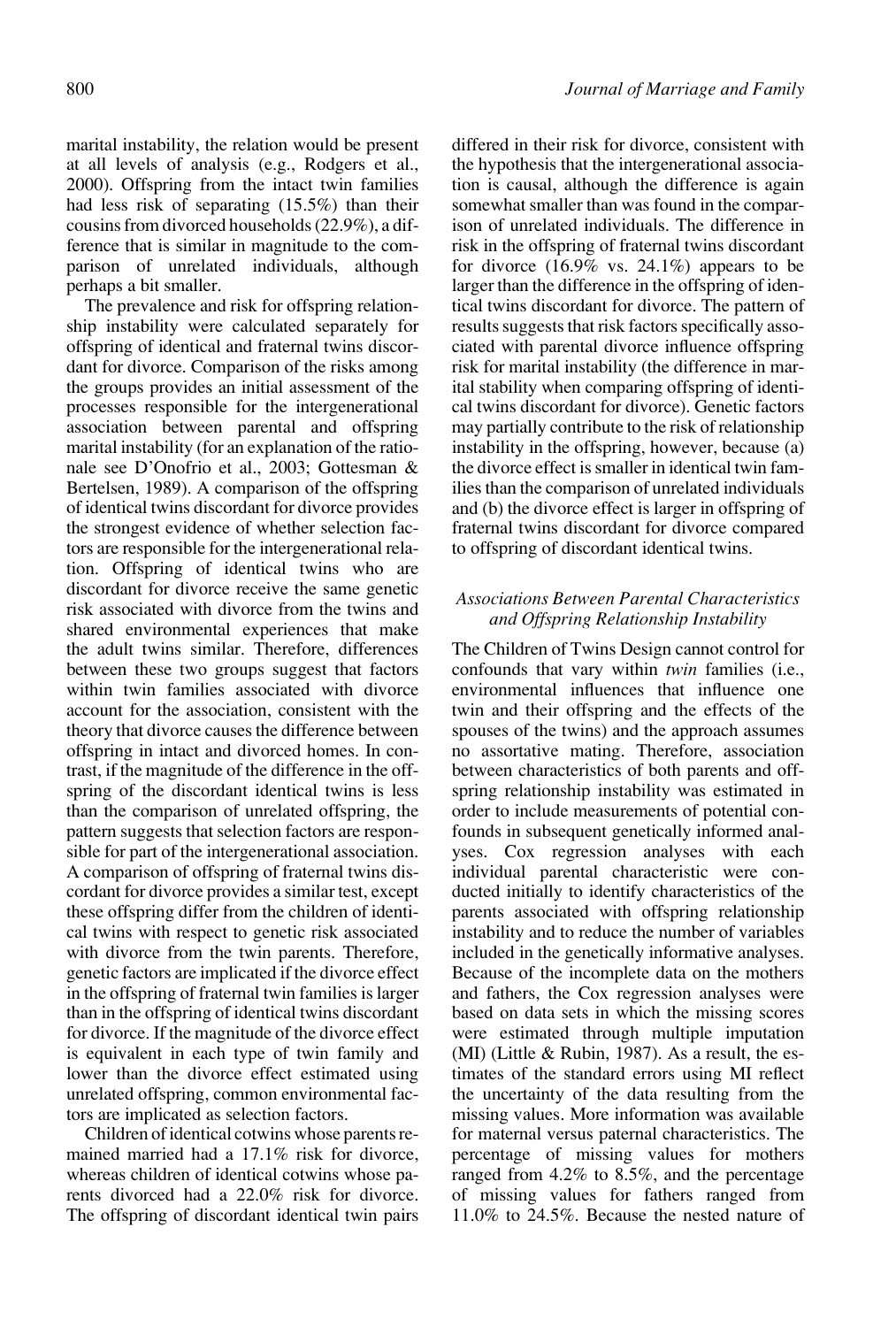the data was ignored in the analyses, the significance levels are biased downward. Therefore, the analyses represent a liberal approach to identifying salient variables. Variables that were marginally related to offspring relationship instability were used in the subsequent multilevel models. The regression coefficients and OR associated with offspring relationship instability are presented in Table 2. The results suggest that parental church attendance, age at first child, history of conduct disorder, depression, and illegal drug use were associated with offspring separation. These variables from both parents were included in the subsequent genetically informed analyses.

# Multilevel Models Utilizing Methodological and Statistical Controls

Multilevel models were conducted to quantify the magnitude of the association between parental and offspring relationship instability using the different comparison groups within the Children of Twins Design, as well as to control for measured characteristics of both parents. The multilevel models accounted for the nested nature of the data and estimated risk for offspring separation contingent on the offspring's age to take into account the right-censored data. The nonlinear multilevel models were fit with the HLM 6.0 software (Raudenbush, Byrk, Cheong, Congdon, & du Toit, 2004). Extensive details and algebraic models of the approach are explained elsewhere (D'Onofrio

et al., 2005). We initially fit three-level multilevel models (Raudenbush & Bryk, 2002) because the sample included multiple offspring nested in nuclear families and two nuclear families nested in each twin family. The multilevel model decomposed the residual variance in offspring relational instability into random effects at each level. The limited variance common to all offspring in a twin family (the highest level of analysis) caused estimation problems, however, and subsequent analyses only included two levels. For simplicity, the variance component that accounted for the nested nature of the data was the only random effect estimated in each multilevel model. The fixed effect of offspring gender was included in each model. All models that incorporated statistical controls were conducted on five multiply imputed data sets. Because of the estimation procedures used to fit nonlinear multilevel models in the software program HLM, nested models cannot be compared using the standard model fitting indices, such as changes in deviance (M. Du Toit, personal communication, September 6, 2006; Raudenbush et al., 2004). Therefore, our interpretations of the models are based on the magnitude of the fixed effects associated with parental divorce, made with the unstandardized coefficients (logits). Standardized estimates do not describe invariant causal processes because they are influenced by factors unrelated to the specific relationship being explored (Kim & Ferree, 1981). Standardized estimates (OR), however, were also

| Variables                       |        | Mother    |        | Father |           |        |  |
|---------------------------------|--------|-----------|--------|--------|-----------|--------|--|
|                                 | b      | <b>OR</b> | p      | b      | <b>OR</b> | p      |  |
| Education                       | $-.08$ | 0.92      | .26    | $-.06$ | 0.94      | .45    |  |
| Church attendance <sup>a</sup>  | $-.10$ | 0.90      | .15    | $-.12$ | 0.89      | .12    |  |
| Age at first child <sup>a</sup> | $-.08$ | 0.92      | < 0.01 | $-.07$ | 0.93      | < 0.01 |  |
| Cigarette smoking               | .07    | 1.07      | .70    | .14    | 1.15      | .59    |  |
| Conduct disorder <sup>a</sup>   | .14    | 1.15      | .09    | .11    | 1.12      | .16    |  |
| Alcohol abuse                   | .06    | 1.06      | .81    | .17    | 1.19      | .18    |  |
| Depression <sup>a</sup>         | .06    | 1.06      | .04    | .03    | 1.03      | .47    |  |
| Drug use <sup>a</sup>           | .72    | 2.05      | .05    | .54    | 1.71      | .10    |  |
| Suicidality                     | .08    | 1.08      | .26    | .17    | 1.19      | .17    |  |

Table 2. Parental Characteristics Associated With Offspring Divorce/Separation Status

*Note:* All analyses are based on five multiply imputed data sets.  $N = 1,210$ . The coefficients are based on Cox Proportional Hazard Models using multiple imputation, ignoring the nested nature of the data, and are distributed as logits. OR = odds ratios. See text for units of measurement for each variable.

<sup>a</sup>Included in subsequent multilevel models predicting offspring divorce/separation status.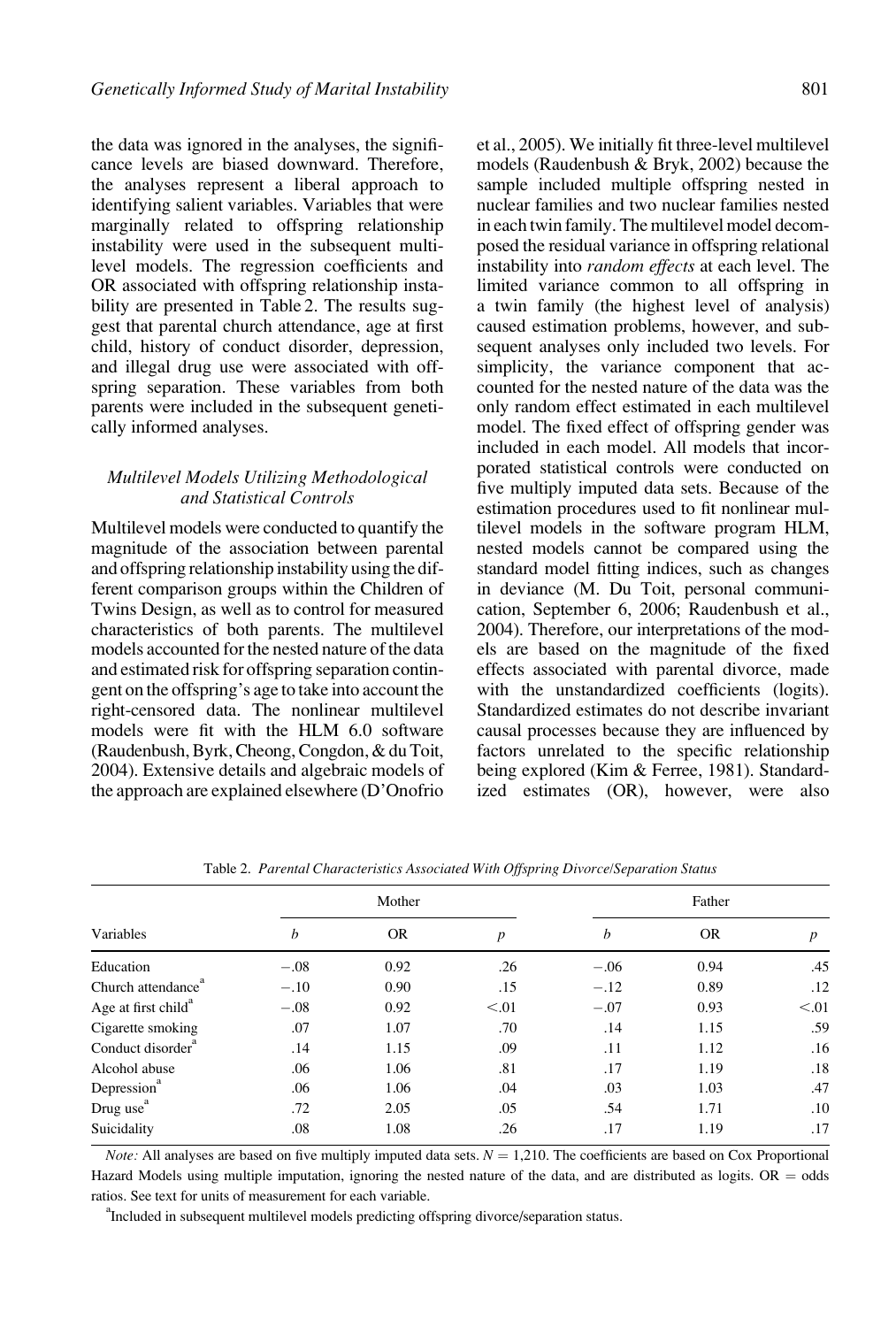reported for descriptive purposes. We interpret the divorce effects cautiously on the basis of their magnitude, rather than relying solely on statistical significance, because some comparisons, such as the offspring of identical twins discordant for divorce, rely on relatively small sample sizes (see Discussion).

Six multilevel models were fit; results are shown in Table 3. Model 1 included only the phenotypic effect of experiencing parental divorce, the comparison of offspring from divorced families to unrelated offspring in intact households. We refer to the estimate as phenotypic because it represents the unadjusted association between two measured characteristics and did not control for any genetic confounds. Parental divorce was significantly associated with offspring relationship instability ( $b = .65$ logits,  $SE = 0.19$ ,  $OR = 1.91$ ,  $p < .001$ ) in the first model, a finding that is consistent with previous research showing that offspring from divorced families are more likely to divorce than offspring from intact families. Model 2 included parental divorce (phenotypic) and measures of maternal and paternal church attendance, age at the birth of their first child, conduct disorder, depression, and use of illegal substances. The inclusion of the statistical controls for parental characteristics slightly reduced the divorce effect, which remained significant  $(b = .52, SE = 0.22, OR = 1.68, p < .05)$ . The parameters associated with the parental variables are difficult to interpret because they estimate the unique contribution controlling for the presence of every covariate in the model. The estimates of the influence of divorce, the divorce effect, in each model are presented in Figure 2. The figure illustrates how using statistical controls of characteristics of both parents in the second model, the standard approach for controlling for possible confounds, slightly reduced the risk of offspring relationship instability related to parental separation. The results suggest that psychiatric and demographic characteristics of both parents account for only a minimal proportion of the intergenerational transmission of divorce.

Model 3 separated the association between parental divorce and offspring relational instability into between – and within – twin family effects. The effect of the average number of divorces in a twin family (0, .5 [one twin divorced], or 1 [both twins divorced]) approximates the between-family effect of divorce (Jinks

& Fulker, 1970). All cousins in a twin family share this variable regardless of whether their parents divorced. The parameter associated with variable (between), therefore, reflects whether individuals with more divorce in their extended family have more marital instability than unrelated individuals who have less parental divorce in their extended family. In contrast, the within – twin family effect (within) compares cousins who were differentially exposed to parental divorce. The contrast code to compare cousins of discordant twins was based on the difference between each cotwin's divorce status and the twin-family average. Offspring from twin families who were either concordant for marital stability (both twins had not experienced divorce) or marital instability (both twins had been divorced) received a value of 0 for the within – twin family effect because there was no variation within twin pairs. The within – twin family variable effectively compared offspring from the nondivorced cotwin  $(-.5)$  to their cousins, the offspring of the cotwin who was divorced (.5). If parental divorce had a direct, environmentally mediated effect of their offspring's marital status, the association would be found within twin families, which measures the divorce effect using cousins instead of using unrelated individuals as the comparison group. The within-family effect of divorce (within) ( $b = .62$ ,  $SE = 0.33$ , OR = 1.87,  $p = .06$ ) in Model 3 was commensurate with the phenotypic association reported in the first model and the between – twin family effect (between) ( $b = .67$ ,  $SE = 0.25$ ,  $OR = 1.95$ ,  $p <$ .05). Model 4 included the between- and within-family estimates as well as the statistical controls for the parental characteristics, and the statistical controls again reduced the association between parental and offspring relationship instability ( $b = .54$ ,  $SE = 0.34$ ,  $OR = 1.71$ ,  $p =$ .11). Figure 2 illustrates how the intergenerational risk was slightly reduced when offspring whose parents were divorced were compared to their cousins from intact families. The models still suggest, however, that parental divorce was associated with offspring relationship instability when comparing cousins differentially exposed to parental divorce and including measured characteristics of both parents in the model.

Model 5 included the between-family estimate of divorce (the average of the number of divorces of the two twins), but the within-family estimate of divorce was calculated separately for the identical and fraternal twins. The strongest test of causality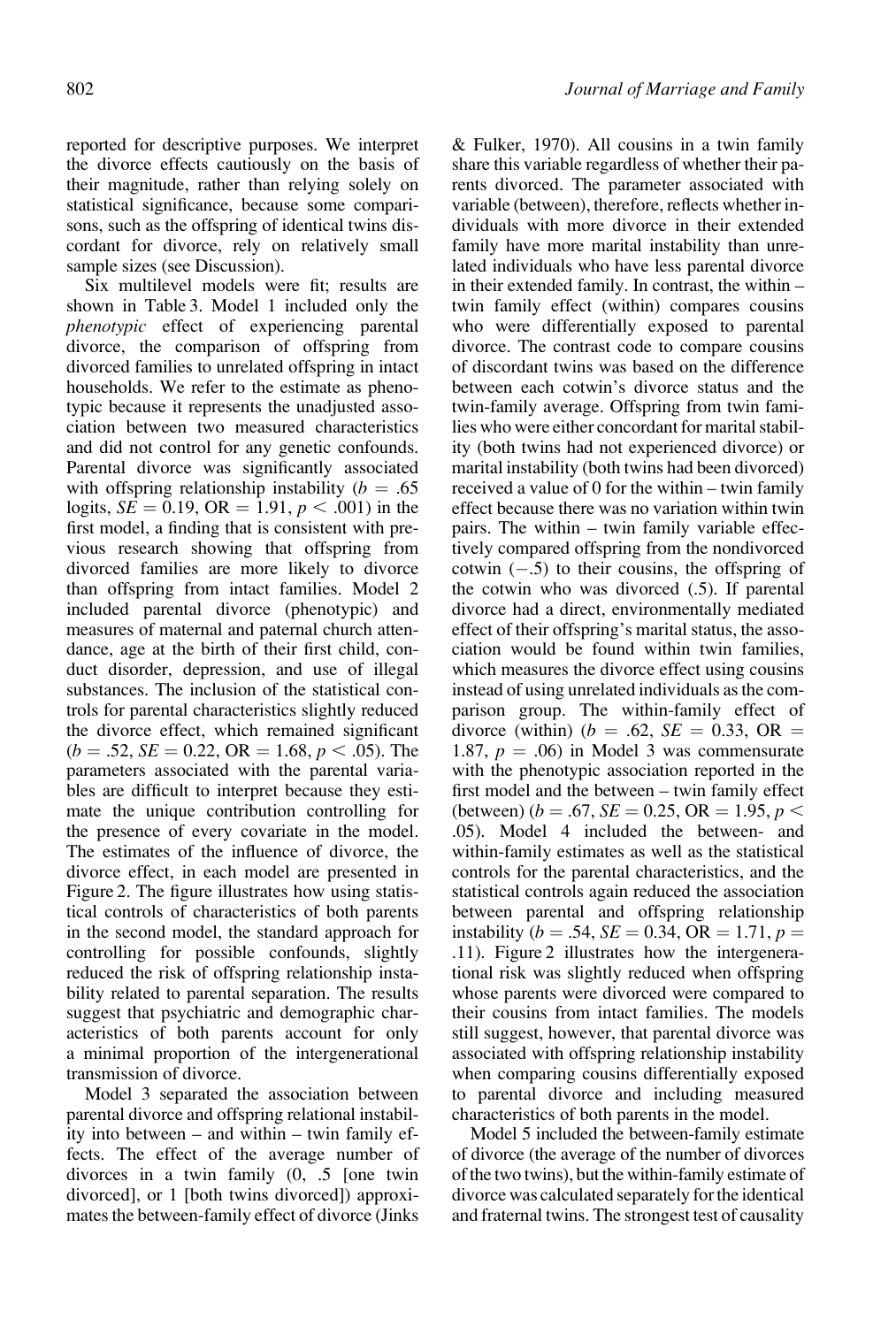| Parameter                    | Models       |           |                |           |        |           |        |           |        |           |        |      |
|------------------------------|--------------|-----------|----------------|-----------|--------|-----------|--------|-----------|--------|-----------|--------|------|
|                              | $\mathbf{1}$ |           | $\overline{c}$ |           | 3      |           | 4      |           | 5      |           | 6      |      |
|                              | b            | <b>SE</b> | b              | <b>SE</b> | b      | <b>SE</b> | b      | <b>SE</b> | b      | <b>SE</b> | b      | SE   |
| Divorce                      |              |           |                |           |        |           |        |           |        |           |        |      |
| Phenotypic                   | $.65*$       | 0.19      | $.52*$         | 0.22      |        |           |        |           |        |           |        |      |
| <b>Between</b>               |              |           |                |           | $.67*$ | $0.25*$   | .50    | 0.27      | $.68*$ | 0.25      | .50    | 0.27 |
| Within                       |              |           |                |           | .62    | 0.33      | .54    | 0.34      |        |           |        |      |
| Within identical             |              |           |                |           |        |           |        |           | .52    | 0.42      | .43    | 0.40 |
| Within (fraternal-identical) |              |           |                |           |        |           |        |           | .22    | 0.65      | .22    | 0.69 |
| Offspring gender             | $-.30$       | 0.20      | $-.26$         | 0.20      | $-.29$ | 0.19      | $-.26$ | 0.20      | $-.29$ | 0.19      | $-.26$ | 0.20 |
| Maternal variables           |              |           |                |           |        |           |        |           |        |           |        |      |
| Church attendance            |              |           | .05            | 0.07      |        |           | .05    | 0.07      |        |           | .05    | 0.07 |
| Age at first child           |              |           | $-.07$         | 0.05      |        |           | $-.07$ | 0.05      |        |           | $-.07$ | 0.05 |
| Conduct disorder             |              |           | .03            | 0.15      |        |           | .04    | 0.15      |        |           | .03    | 0.15 |
| Depression                   |              |           | .02            | 0.03      |        |           | .02    | 0.03      |        |           | .02    | 0.03 |
| Illegal drug use             |              |           | $-.34$         | 0.33      |        |           | $-.34$ | 0.33      |        |           | $-.34$ | 0.33 |
| Paternal variables           |              |           |                |           |        |           |        |           |        |           |        |      |
| Church attendance            |              |           | $-.07$         | 0.09      |        |           | $-.07$ | 0.09      |        |           | $-.07$ | 0.09 |
| Age at first child           |              |           | .01            | 0.04      |        |           | .01    | 0.04      |        |           | .02    | 0.04 |
| Conduct disorder             |              |           | $-.24$         | 0.14      |        |           | $-.24$ | 0.14      |        |           | $-.24$ | 0.15 |
| Depression                   |              |           | $.09*$         | 0.04      |        |           | $.09*$ | 0.04      |        |           | $.09*$ | 0.04 |
| Illegal drug use             |              |           | $-.35$         | 0.22      |        |           | $-.35$ | 0.23      |        |           | $-.35$ | 0.23 |

Table 3. Parameter Estimates From the Multilevel Models

*Note:* All parameters are unstandardized.  $N = 2,310$ . Data are weighted. Models including the measured covariates are based on five multiply imputed data sets. Model 1 compares unrelated offspring. Model 2 includes statistical covariates to the model. Model 3 separates the influence of parental divorce into between – twin families and within – twin family (offspring of discordant twins) effects. Model 4 includes statistical covariates to the model. Model 5 calculates the within – twin family effect for identical twin families and the difference between the fraternal and the identical within – twin family effects. Model 6 includes statistical covariates to the model.

 $*_{p} < .05.$ 

in the Children of Twins Design is the comparison of offspring of identical twins. Plus, the difference in the divorce effects measured in offspring of fraternal twins discordant for divorce compared to discordant identical twins provides information on the nature of possible confounds (a larger divorce effect in offspring of fraternal twins discordant for divorce suggests that genetic factors account for part of the intergenerational association). Therefore, Model 5 included the interaction between the within-family divorce variable and zygosity type, which was coded *identical*  $=$ 0 and  $fraternal = 1$ . The multilevel models thus estimated two within – twin family parameters: (a) the within – twin family effect in identical families and (b) the difference in magnitude between the within – fraternal and the within – identical twin family effects ( $b_{\text{fraternal}} - b_{\text{identical}}$ ). The comparison of cousins in identical twin families discordant for divorce (within identical) was sizeable ( $b = .52$ ,  $SE = 0.41$ ,  $OR = 1.68$ ,  $p =$ .21), consistent with a causal relation between parent and offspring relationship instability. The difference between the fraternal and the identical within estimate (within [fraternal-identical])  $(b = .22, SE = 0.64, p = .73)$  suggests that genetic factors may slightly confound the intergenerational transmission of divorce, although the precision is limited by the statistical power to estimate the parameter. Model 6 estimated the divorce parameters included Model 5 and added the measures of parental characteristics. The identical within-family estimate ( $b = .43$ ,  $SE = 0.40$ , OR = 1.55,  $p = .27$ ) was slightly reduced, but the difference in the two within-family estimates  $(b = .22, SE = 0.69, p = .75)$  remained the same. Figure 2 shows how the within – twin family effects in fraternal twin families are slightly larger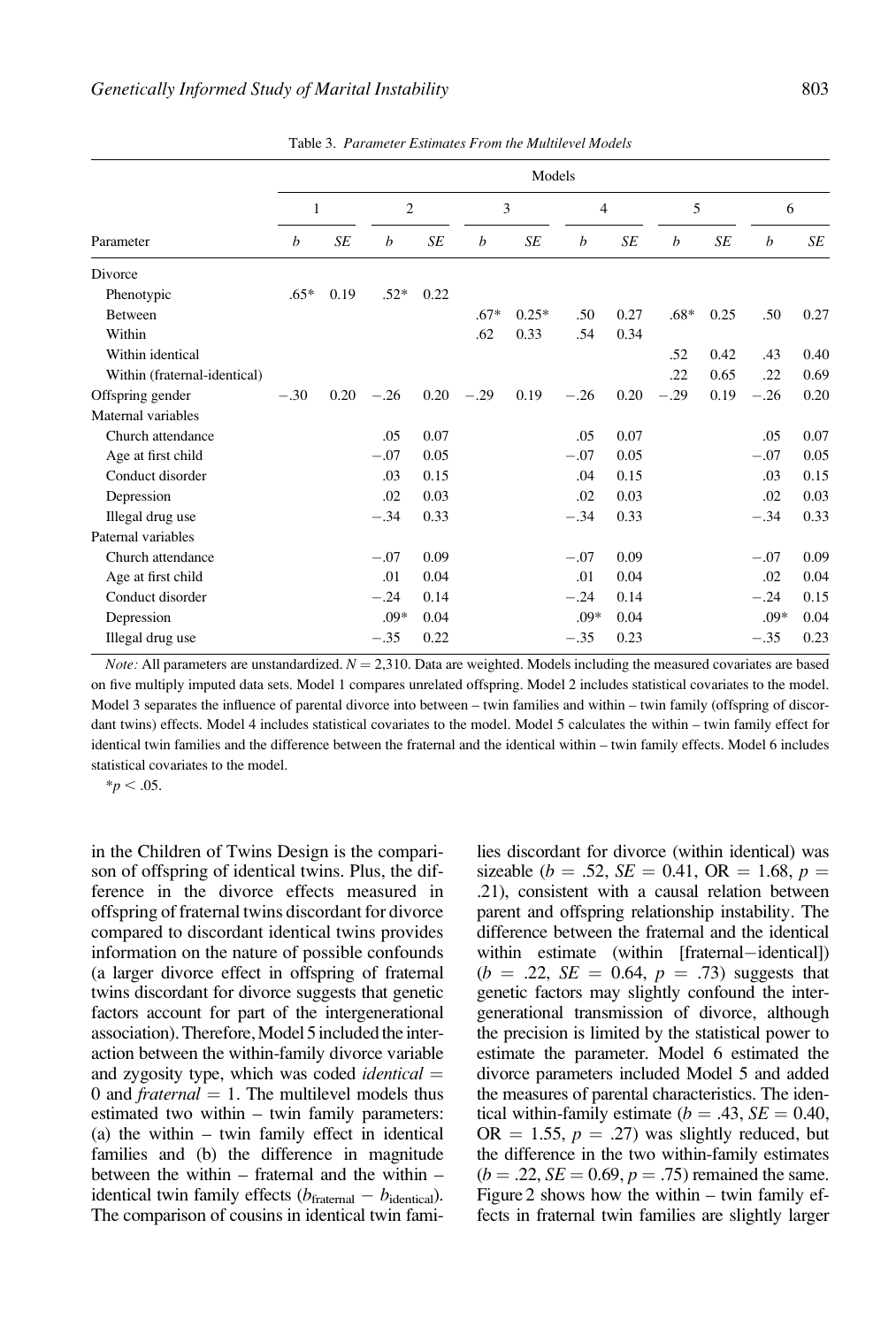FIGURE 2. ASSOCIATION BETWEEN PARENTAL AND OFFSPRING RELATIONSHIP INSTABILITY USING METHODOLOGICAL AND STATISTICAL CONTROLS.



*Note:* Cousins  $=$  offspring of twins, regardless of zygosity. DZ = dizygotic or fraternal twin families.  $MZ =$ monozygotic or identical twin families. <sup>1</sup>

<sup>1</sup>Statistical covariates (maternal and paternal church attendance, age at first child, conduct disorder, depression, and illegal drug use) were included in the models.

than the estimates of the within – twin family effects in identical twin families, again suggesting that genetic factors partially account for the intergenerational transmission of divorce. Yet, the comparison of offspring of identical twins discordant for divorce also revealed a sizeable divorce effect.

In summary, the multilevel models illustrate how the Children of Twins Design and the use of statistical controls help account for selection factors. The magnitude of the association between parental and offspring marital instability, however, remained generally robust throughout, which is consistent with a causal relation. The initial multilevel model, which estimated the unadjusted intergenerational relation, found that offspring from divorced families had a higher likelihood of marital instability than offspring from intact homes ( $b = .65$  logits, OR = 1.91). The use of statistical controls for characteristics of both parents slightly reduced the effect in Model 2. Models 3 and 4 compared cousins who were differentially exposed to parental to account for unmeasured confounds. Models 5 and 6 estimated the effect of parental divorce in offspring of identical twins discordant for divorce and whether the divorce effect was

larger in fraternal twin than identical twin families. The divorce effect was slightly larger in fraternal families, suggesting that genetic factors shared by parents and offspring partially account for the intergenerational transmission, but the comparison of identical twins in the final model ( $b = .43$  logits, OR = 1.55) is also consistent with a causal association. To state it in a different way, 66% (.43 logits/.65 logits) of the original, unadjusted estimate of the intergenerational transmission was not accounted for by genetic confounds associated with divorce from the twin parents, nonmeasured environmental confounds that make adult twins similar, and measured demographic and psychological traits of both parents. Additional multilevel models that also controlled for measures of parental personality factors, such as neuroticism, extraversion, and impulsivity, in addition to those presented here, resulted in similar findings (results available by request).

#### **DISCUSSION**

Consistent with extensive research on Western families (Pryor & Rogers, 2001), the current analyses found a higher rate of relationship instability among the offspring of divorced parents in a large sample of children of Australian twins, weighted to approximate population-based parameters. The unique sample allowed us to conduct the first genetically informed analysis of the intergenerational association. The current study also provides a more rigorous test of causality than most previous studies because it included measured covariates of both parents to control for selection factors, including lifetime history of psychiatric disorders assessed by semistructured psychiatric interviews.

The results support both causal and selection processes (Hetherington, 1999). The use of the Children of Twins Design revealed that parental divorce (or risk factors specifically associated with parental marital instability within twin families) accounted for approximately 66% of the initial, unadjusted estimate of the intergenerational transmission. Because our design allowed us to control for genetic and unmeasured environmental selection effects (for the twin parents) as well as measured characteristics of both parents, this is perhaps the strongest evidence to date that parental divorce directly causes an increase in offspring divorce.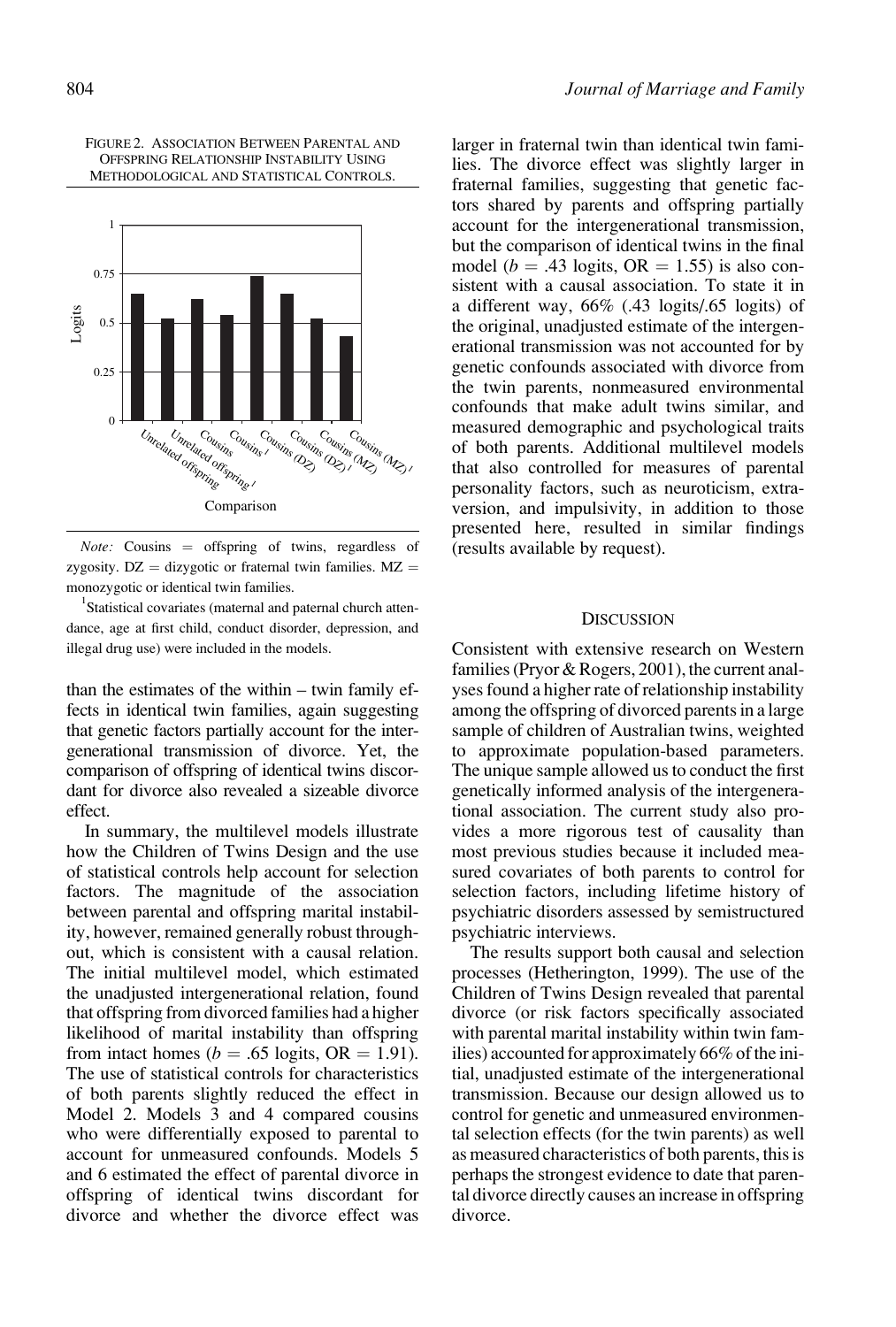Our results also suggest, however, that part of the intergenerational association (approximately 34%) results from selection effects. Does the current study shed light on the sources of the selection factors? Statistically controlling for characteristics of both parents (Model 2) slightly reduced the overall magnitude of the association. Thus, families in which both parents have higher levels of psychopathology are more likely to get divorced and have children with higher levels of marital instability. Yet, only by comparing offspring of identical twins discordant for divorce did the analyses more fully account for shared genetic risk passed from parents to their children. The selection factors that were controlled by (a) the use of the statistical covariates in Model 2 and (b) the comparison of offspring of identical twins discordant for divorce in Model 5 appear to be largely independent because the divorce effect in the model utilizing both approaches (Model 6) provided a smaller estimate than when using either approach alone. Therefore, the measured covariates that were included in the model—parental church attendance, age at first child, conduct disorder, depression, and illegal drug use—do not mediate or explain the mechanisms through which genetic selection factors account for some of the intergenerational transmission of divorce.

As such, the present analyses reveal only the broad, not the specific, genetic contributions to the increased risk of marital instability among offspring of divorced parents. Unspecified genetic factors partially account for an increased risk of divorce both in parents and in their children. These results are consistent with concerns raised earlier about refining theories of the consequences of divorce for children (Emery, 1999; Hetherington, 2003). We suspect that one reason for this is that the results are attributable to multiple genetically mediated mechanisms. These likely include personality traits, broadly construed (Emery et al., 1999; Jockin, McGue, & Lykken, 1986), and also physical characteristics such as early menarche, a highly heritable developmental landmark (Mustanski, Viken, Kaprio, Pulkkinen, & Rose, 2004). Genetic selection effects also may be partially mediated through the environmental experiences. For example, adolescent girls whose early menarche is attributable to genetics may develop secondary sexual characteristics that attract the attention of older, perhaps manipulative men who are less stable or reliable romantic partners, and this experience, in turn, leads to more divorce. Future research will need to explore the precise environmental and genetic processes that mediate the intergenerational association by examining the traits and personality characteristics of the offspring.

Concerns about genetic selection are not merely academic. Whether parental divorce is causal or merely correlated with offspring marital stability is tremendously important not just conceptually but also practically, especially given the increase in divorce rates in the United States and in other Western countries in the past 50 years (Pryor & Rogers, 2001) and the current debate over government involvement to promote marriages and reduce divorces (McLanahan, Donahue, & Haskins, 2005). The present results imply that reducing the incidence of parental divorce or ameliorating the risk factors that frequently accompany the separation of parents (e.g., increased financial difficulties, parenting problems, lower commitment to marriage) may reduce the risk of marital instability in offspring. A number of intervention studies with residential mothers and children from divorced families have reduced the risk of mental health problems in offspring (e.g., Wolchik et al., 2002), but no study has explored whether interventions can reduce the increased risk of relationship instability in the offspring of divorced parents.

A number of limitations must be considered when interpreting the results. Genetic and environmental effects may well differ across cultures, cohorts, and time. Historical and cross-cultural evidence clearly indicates broad environmental influences on divorce thresholds. Like others, our research shows that genetic factors influence divorce risk within, not between, culture and cohort. The proportions of the variance attributable to genetic selection and environmental causation are not fixed, especially in accounting for complex social behaviors such as divorce. Thus, the present results may, or may not, apply to intergenerational linkages found in the United States or other Western countries.

The study utilized sampling weights and statistical techniques to handle missing data (MI) so that the results would generalize to the larger population of Australia, but the present results apply only to the Australia and are limited to offspring's experience of divorce (and the break up of longterm cohabiting relationships) early in adult life. Previous research, however, suggests that the divorce rate in Australia is consistent with other non-U.S. countries (Pryor & Rogers, 2001), and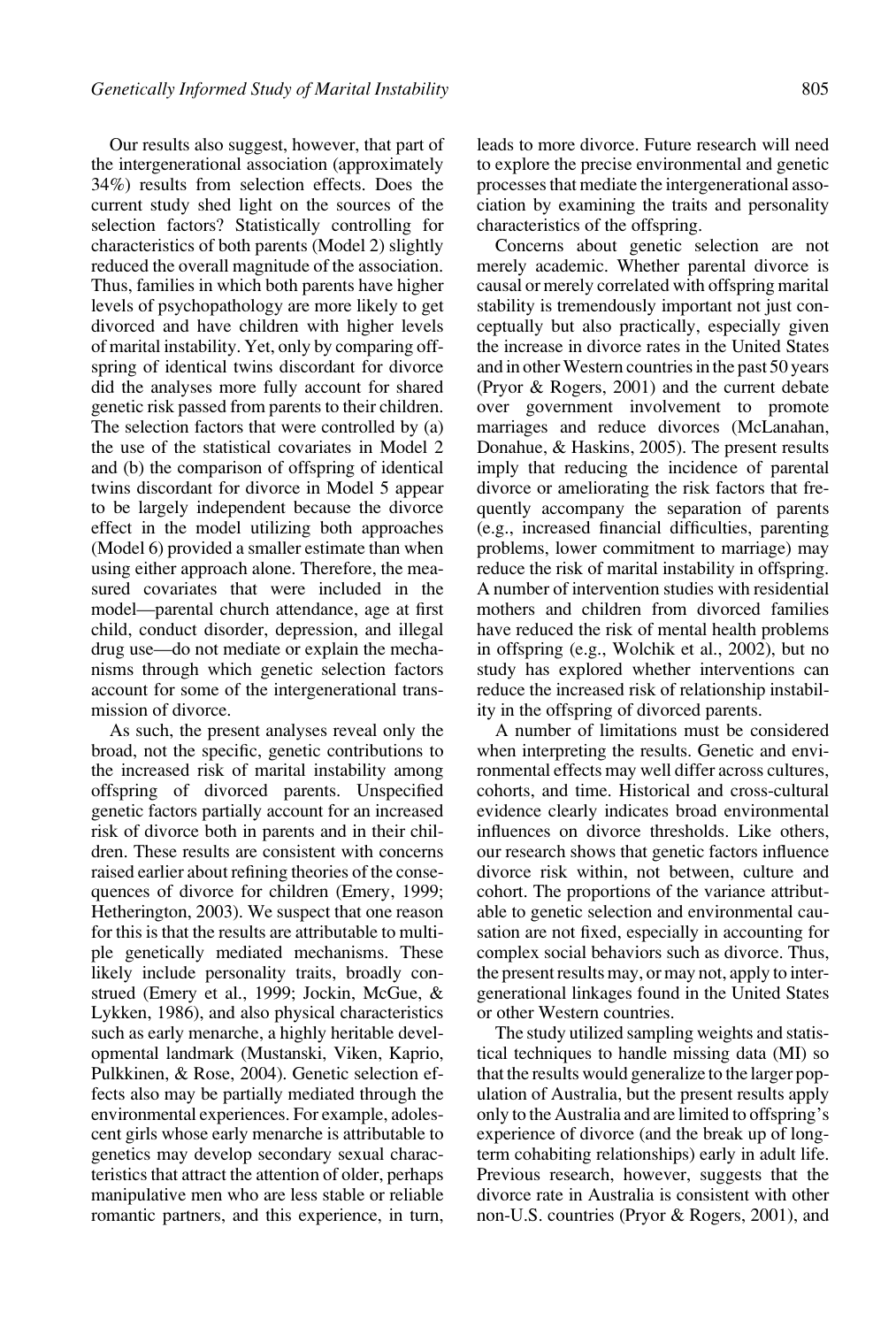results of divorce studies in Australia are generally commensurate with international studies (Rodgers, 1996). Nevertheless, the relative importance of genetic and environmental processes responsible for the intergenerational transmission of divorce may change when considering risk of marital instability throughout the entire life span. Our analytical approach of handling the right censoring may not accurately account for the intergenerational association if different factors contribute to relationship instability in early versus later adult life.

Although the study is the first to examine genetic selection and also included many other potential selection factors, the study is still based on correlational data. Therefore, the results are limited by the constraints inherent in using any nonexperimental design and cannot prove that parental divorce causes offspring relationship instability (D'Onofrio et al., 2003; Rutter et al., 2001). Parental divorce could be a proxy for other environmental risk factors that actually cause the offspring to get divorced. As discussed above, the Children of Twins Design does not control for genetic risk from the spouse of twins (Eaves et al., 2005). The analyses controlled for characteristics of both parents to address this limitation, but it is impossible to determine whether the measured covariates account for all the relevant characteristics. Furthermore, characteristics of the offspring that increase the likelihood of divorce in both generations could also explain the relation (reciprocal influences).

There are also methodological limitations to note. Some caution is warranted because the standard errors around many estimates were large. The Children of Twins Design also assumes the absence of assortative mating (Heath et al., 1985). Assortative mating, the tendency for individuals to marry similar people, may place some children at greater risk for marital separations because the offspring are exposed to two parents with increased levels of psychopathology and other characteristics that are deleterious for offspring. Understanding the exact mechanisms underlying assortative mating, whether driven by genetic or environmental processes, is therefore required to specify the risk mechanisms responsible for the association between parental and offspring characteristics (Heath et al., 1985). If assortative mating is driven by genetic factors (e.g., Eaves, 1979), some offspring would inherit greater genetic marital stability. Assortative mating, however, may also have environmentally mediated effects on offspring, through processes such as modeling (D'Onofrio et al., 2003). A thorough analysis of the processes responsible for assortative mating in the current sample of twins and their spouses is beyond the scope of the current manuscript, but other articles using the same sample are beginning to address the question (e.g., Agrawal et al., 2006). We are currently working with other researchers on models that can incorporate the influence of spouses and the mechanisms responsible for mate selection.

A number of recommendations can be made for future studies exploring the intergenerational transmission of divorce. Large-scale genetically informed studies need to be conducted with sizable, nationally representative samples to study divorce and other topics in marriage and families. Larger samples sizes would provide greater statistical precision around the estimates, allow comparisons among different ethnic and socioeconomic groups, enable further exploration of moderators of the intergenerational association, and include measures of relationship instability across the life span. Additional genetically informative designs, such as adoption studies, must also be used because identifying causal environmental processes will require corroborating evidence from multiple research approaches, each with its own strengths and weaknesses.

More generally, the present analyses together with additional, genetically informed studies of the consequences of divorce (D'Onofrio et al., 2005, 2006, in press), stepfather presence (Mendle et al., 2006), parental abuse (Jaffee, Caspi, Moffitt, & Taylor, 2004), parental conflict (Harden et al., 2007), parenting characteristics (Caspi et al., 2004; Neiderhiser et al., 2004), and severe parental psychopathology (Gottesman & Bertelsen, 1989), indicate that demographers, sociologists, economists, and others studying population groups need to recognize the importance of genetic selection and control for genetic effects using twin and similar family research designs (Rutter et al., 2001).

In summary, the first genetically informed study of the intergenerational transmission of divorce suggests that genetic factors, a risk factor that has not been explored in many family studies, partially account for the association between parental and offspring relationship instability. At the same time, the findings are consistent with the importance of environmentally mediated risk for offspring divorce. The findings contrast with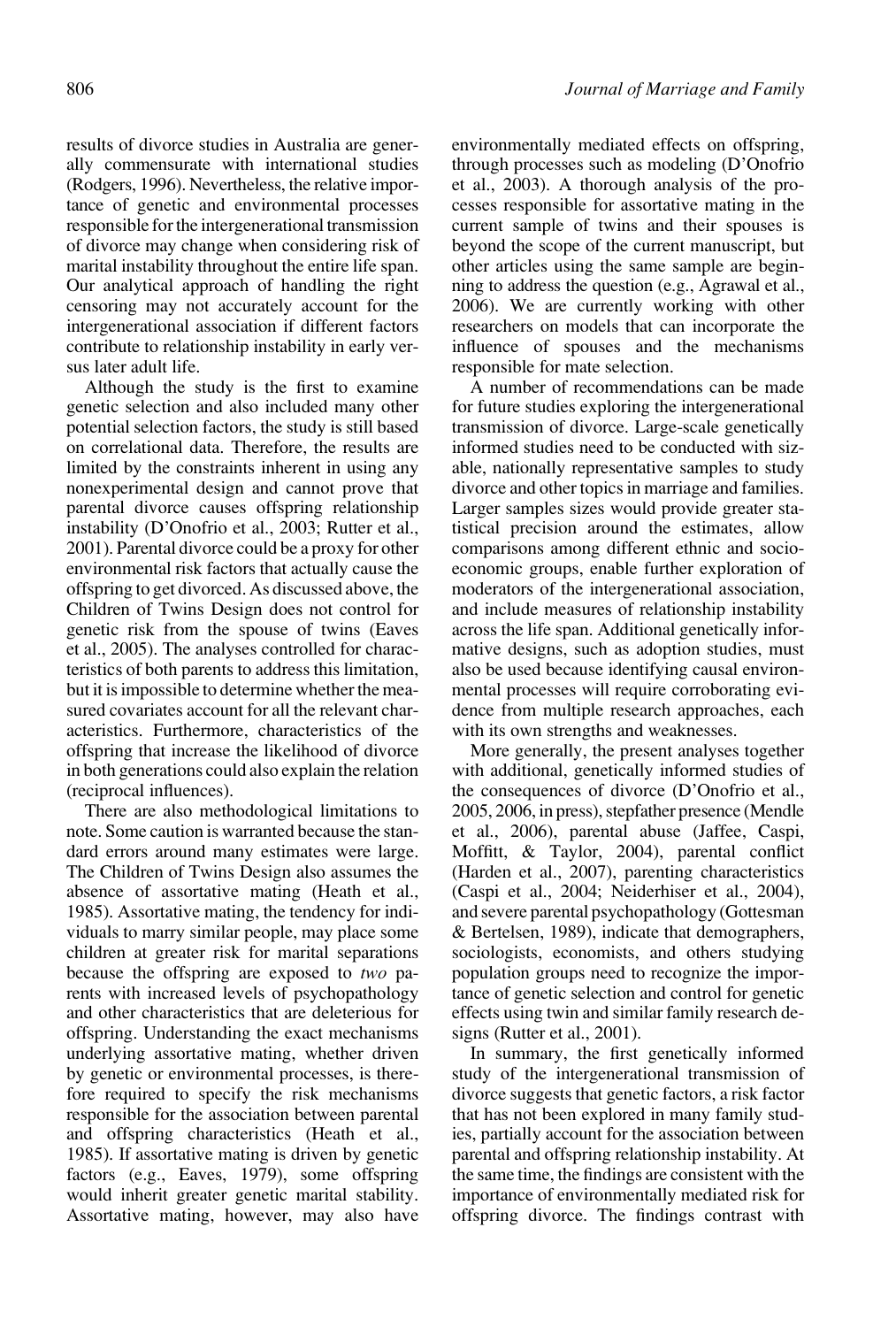theories that postulate that family environmental experiences in general (Harris, 1998; Rowe, 1994), and parental divorce in particular (Begley, 1998), do not influence offspring adjustment after the children leave home. Ultimately, exploring the influence of parents and family risk factors will require research that integrates the underlying genetic and environmental processes.

#### **NOTE**

The analyses were supported by a grant to the first author from the National Institute of Mental Health (MH67300). Data collection was funded by grants from the W. T. Grant Foundation, NIAAA (National Institute on Alcohol Abuse and Alcoholism) (AA07535 and AA000264) and the National Alliance for Research on Schizophrenia and Depression. The authors thank the staff of the Genetic Epidemiology Unit at QIMR (Queensland Institute of Medical Research) for the data collection, in particular Alison Mackenzie for coordination, and the twins and their children for cooperation in this research. Special thanks also to Mathilda du Toit for help with the analyses.

#### **REFERENCES**

- Agrawal, A., Heath, A., Grant, J., Pergadia, M., Statham, D., Bucholz, K., Martin, N. G., & Madden, P. A. F. (2006). Assortative mating for cigarette smoking and for alcohol consumption in female Australian twins and their spouses. Behavior Genetics, 36, 553 – 566.
- Allison, P. D. (1995). Survival analysis using SAS: A practical guide. Cary, NC: SAS.
- Amato, P. R. (1999). Children of divorced parents as young adults. In E. M. Hetherington (Ed.), Coping with divorce single parenting and remarriage: A risk and resiliency perspective (pp. 147 – 163). Mahwah, NJ: Erlbaum.
- Amato, P. R. (2000). The consequences of divorce for adults and children. Journal of Marriage and the Family, 62, 1269 – 1287.
- Begley, S. (1998, September 7). The parent trap. Newsweek, 52 – 59.
- Booth, A., Carver, K., & Granger, D. A. (2000). Biosocial perspectives on the family. Journal of Marriage and the Family, 62, 1018 - 1034.
- Bouchard, T. J., Jr., & Loehlin, J. C. (2001). Genes, evolution, and personality. Behavior Genetics, 31,  $243 - 273.$
- Bucholz, K. K., Cadoret, R., Cloninger, C. R., Dinwiddie, S. H., Hesselbrock, V. M., Nurnberger, J. I. Jr., Reich, T., Schmidt, I., & Schuckit, M. A. (1994). A new semi-structured psychiatric interview for use in genetic linkage studies: A report on

the reliability of the SSAGA. Journal of Studies on Alcohol, 55, 149 – 158.

- Capaldi, D. M., & Patterson, G. R. (1991). Relation of parental transitions to boys' adjustment problems: I. A linear hypothesis. II. Mothers at risk for transitions and unskilled parenting. Developmental Psychology, 27, 489 – 504.
- Caspi, A., Moffitt, T. E., Morgan, J., Rutter, M., Taylor, A., Arseneault, L., Tully, L., Jacobs, C., & Kim-Cohen, J. (2004). Maternal expressed emotion predicts childrens' antisocial behavior problems: Using monozygotic-twin differences to identify environmental effects on behavioral development. Developmental Psychology, 50, 149 – 161.
- Collins, W. A., Maccoby, E. E., Steinberg, L., Hetherington, E. M., & Bornstein, M. H. (2000). Contemporary research on parenting: The case for nature and nurture. American Psychologist, 55,  $218 - 232.$
- D'Onofrio, B. M., Turkheimer, E., Eaves, L. J., Corey, L. A., Berg, K., Solaas, M. H., & Emery, R. E. (2003). The role of the Children of Twins design in elucidating causal relations between parent characteristics and child outcomes. Journal of Child Psychology and Psychiatry, 44, 1130 – 1144.
- D'Onofrio, B. M., Turkheimer, E. N., Emery, R. E., Maes, H. H., Silberg, J., Eaves, L. J. (in press). A Children of Twins Study of parental divorce and offspring psychopathology. Journal of Child Psychology and Psychiatry.
- D'Onofrio, B. M., Turkheimer, E. N., Emery, R. E., Slutske, W., Heath, A., Madden, P. A. F., & Martin, N. G. (2005). A genetically informed study of marital instability and its association with offspring psychopathology. Journal of Abnormal Psychology, 114, 570 – 586.
- D'Onofrio, B. M., Turkheimer, E. N., Emery, R. E., Slutske, W., Heath, A., Madden, P. A. F., & Martin, N. G. (2006). A genetically informed study of the processes underlying the association between parental marital instability and offspring adjustment. Developmental Psychology, 42, 486 – 499.
- Eaves, L. (1979). Use of twins in the analysis of assortative mating. Heredity, 43, 399 – 409.
- Eaves, L. J., Silberg, J. L., & Maes, H. H. (2005). Revisiting the children of twins: Can they be used to resolve the environmental effects of dyadic parental treatment on child behavior? Twin Research, 8, 283 – 290.
- Emery, R. E. (1999). Marriage, divorce, and children's adjustment (2nd ed.). Thousand Oaks, CA: Sage.
- Emery, R. E., Waldron, M. C., Kitzmann, K. M., & Aaron, J. (1999). Delinquent behavior, future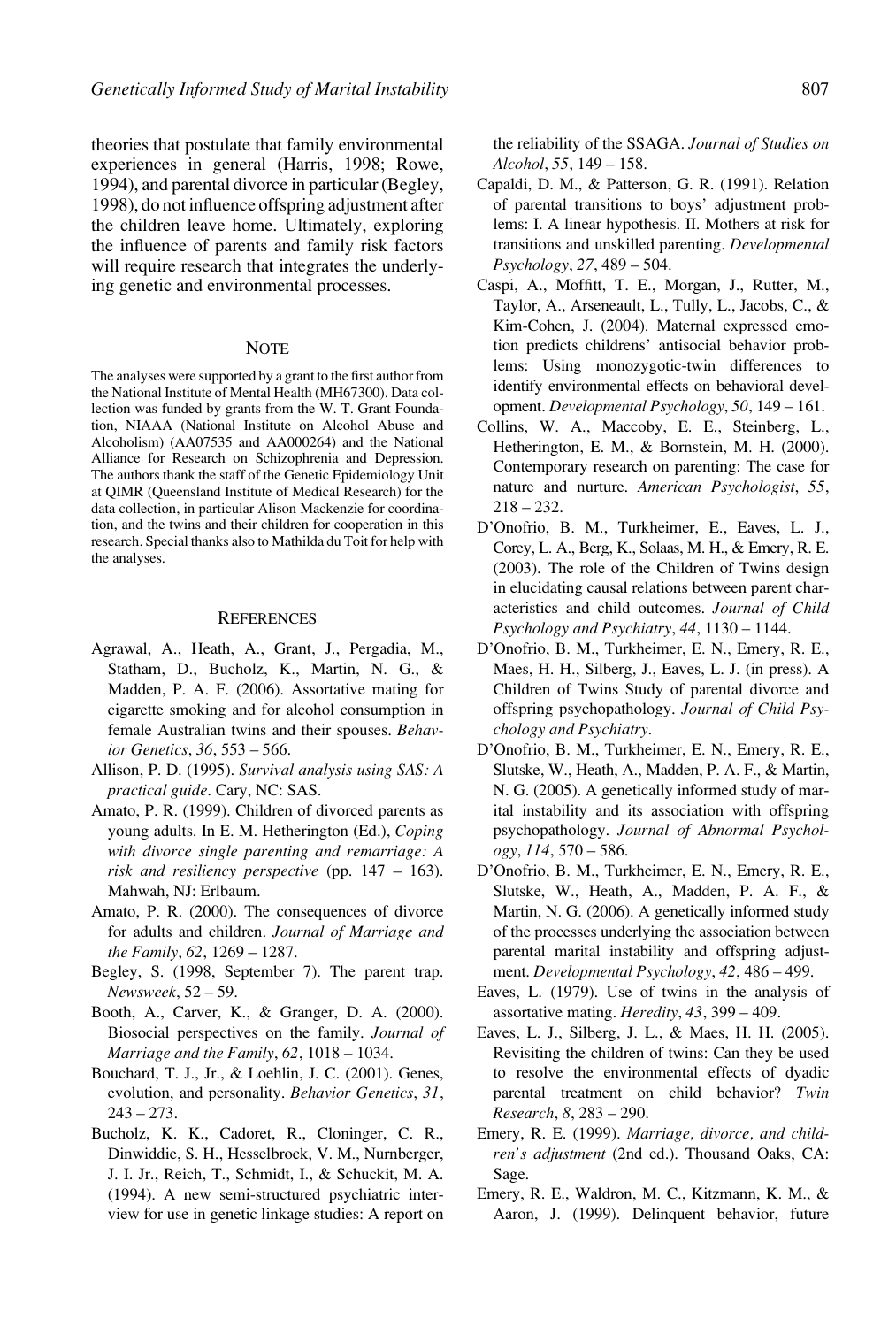divorce, or nonmarital childbearing, and externalizing behavior among offspring: A 14-year prospective study. Journal of Family Psychology, 13,  $1 - 12$ .

- Fine, M. A., & Harvey, J. H. (Eds.). (2006). Handbook of divorce and relationship dissolution. Mahwah, NJ: Erlbaum.
- Gottesman, I. I., & Bertelsen, A. (1989). Confirming unexpressed genotypes for schizophrenia. Archives of General Psychiatry, 46, 867 – 872.
- Gottesman, I. I., & Gould, T. D. (2003). The endophenotype concept in psychiatry: Etymology and strategic intentions. American Journal of Psychiatry, 160, 636 – 645.
- Greenstein, T. N. (1995). Gender ideology, marital disruption, and employment of married women. Journal of Marriage and the Family, 57, 31 – 42.
- Harden, K. P., Turkheimer, E., Emery, R. E., D'Onofrio, B. M., Slutske, W., Heath, A., & Martin, N. G. (2007). Marital conflict and conduct disorder in Children-of-Twins. Child Development,  $78, 1 - 18.$
- Harris, J. R. (1998). The nurture assumption: Why children turn out the way they do. New York: Free Press.
- Heath, A. C., Bucholz, K. K., Madden, P. A., Dinwiddie, S. H., Slutske, W. S., Bierut, L. J., Statham, D. J., Dunne, M. P., Whitfield, J. B., & Martin, N. G. (1997). Genetic and environmental contributions to alcohol dependence risk in a national twin sample: Consistency of findings in women and men. Psychological Medicine, 27, 1381 – 1396.
- Heath, A. C., Kendler, K. S., Eaves, L. J., & Markell, D. (1985). The resolution of cultural and biological inheritance: Informativeness of different relationships. Behavior Genetics, 15, 439 – 465.
- Heath, A. C., Madden, P. A. F., & Martin, N. G. (1998). Assessing the effects of cooperation bias and attrition in behavioral genetic research using data-weighting. Behavior Genetics, 28, 415 – 427.
- Heath, A. C., & Martin, N. G. (1994). Genetic influences on alcohol consumption patterns and problem drinking: Results from the Australian NHMRC twin panel follow-up survey. Annals of the New York Academy of Sciences, 708, 72 – 85.
- Hetherington, E. M. (1999). Coping with divorce single parenting and remarriage: A risk resiliency perspective. Mahwah, NJ: Erlbaum.
- Hetherington, E. M. (2003). Intimate pathways: Changing patterns in close personal relationships across time. Family Relations, 52, 318 – 331.
- Jaffee, S. R., Caspi, A., Moffitt, T. E., & Taylor, A. (2004). Physical maltreatment victim to antisocial

child: Evidence of an environmentally mediated process. Journal of Abnormal Psychology, 113,  $44 - 55$ .

- Jardine, R., & Martin, N. G. (1984). Causes of variation in drinking habits in a large twin sample. Acta Geneticae Medicae et Gemellologiae, 33,  $435 - 450.$
- Jinks, J. L., & Fulker, D. W. (1970). Comparison of the biometrical, genetical, MAVA and classical approaches to the analysis of human behavior. Psychological Bulletin, 73, 311 – 349.
- Jockin, V., McGue, M., & Lykken, D. T. (1996). Personality and divorce: A genetic analysis. Journal of Personality and Social Psychology, 71, 288 – 299.
- Karney, B. R., & Bradbury, T. N. (1995). The longitudinal course of marital quality and stability: A review of theory, method, and research. Psychological Bulletin, 118, 3 – 34.
- Kim, J., & Ferree, G. D. (1981). Standardization in causal analysis. Sociological Methods and Research, 10, 187 – 210.
- Lake, R. E., Eaves, L. J., Maes, H. H., Heath, A. C., & Martin, N. G. (2000). Further evidence against the environmental transmission of individual differences in neuroticism from a collaborative study of 45,850 twins and relatives on two continents. Behavior Genetics, 30, 223 – 233.
- Little, R. J. A., & Rubin, D. B. (1987). Statistical analysis with missing data. New York: Wiley.
- McGue, M., & Lykken, D. T. (1992). Genetic influence on risk of divorce. Psychological Science, 6,  $368 - 373.$
- McLanahan, S., Donahue, E., & Haskins, R. (2005). Marriage and child wellbeing. Future of Children,  $15, 3 - 12.$
- Mendle, J., Turkheimer, E., D'Onofrio, B. M., Lynch, S. K., Emery, R. E., Slutske, W., & Martin, N. G. (2006). Family structure and age at menarche: A children of twins approach. Developmental Psychology, 42, 535 – 542.
- Mustanski, B. S., Viken, R. J., Kaprio, J., Pulkkinen, L., & Rose, R. J. (2004). Genetic and environmental influences on pubertal development: Longitudinal data from Finnish twins at ages 11 and 14. Developmental Psychology, 40, 1188 – 1198.
- Nance, W. E., & Corey, L. A. (1976). Genetic models for the analysis of data from the families of identical twins. Genetics, 83, 811 – 826.
- Neiderhiser, J. M., Reiss, D., Pedersen, N. L., Lichtenstein, P., Spotts, E. L., Hansson, K., Cederblad, M., & Elthammer, O. (2004). Genetic and environmental influences on mothering of adolescents: A comparison of two samples. Developmental Psychology, 40, 335 – 351.